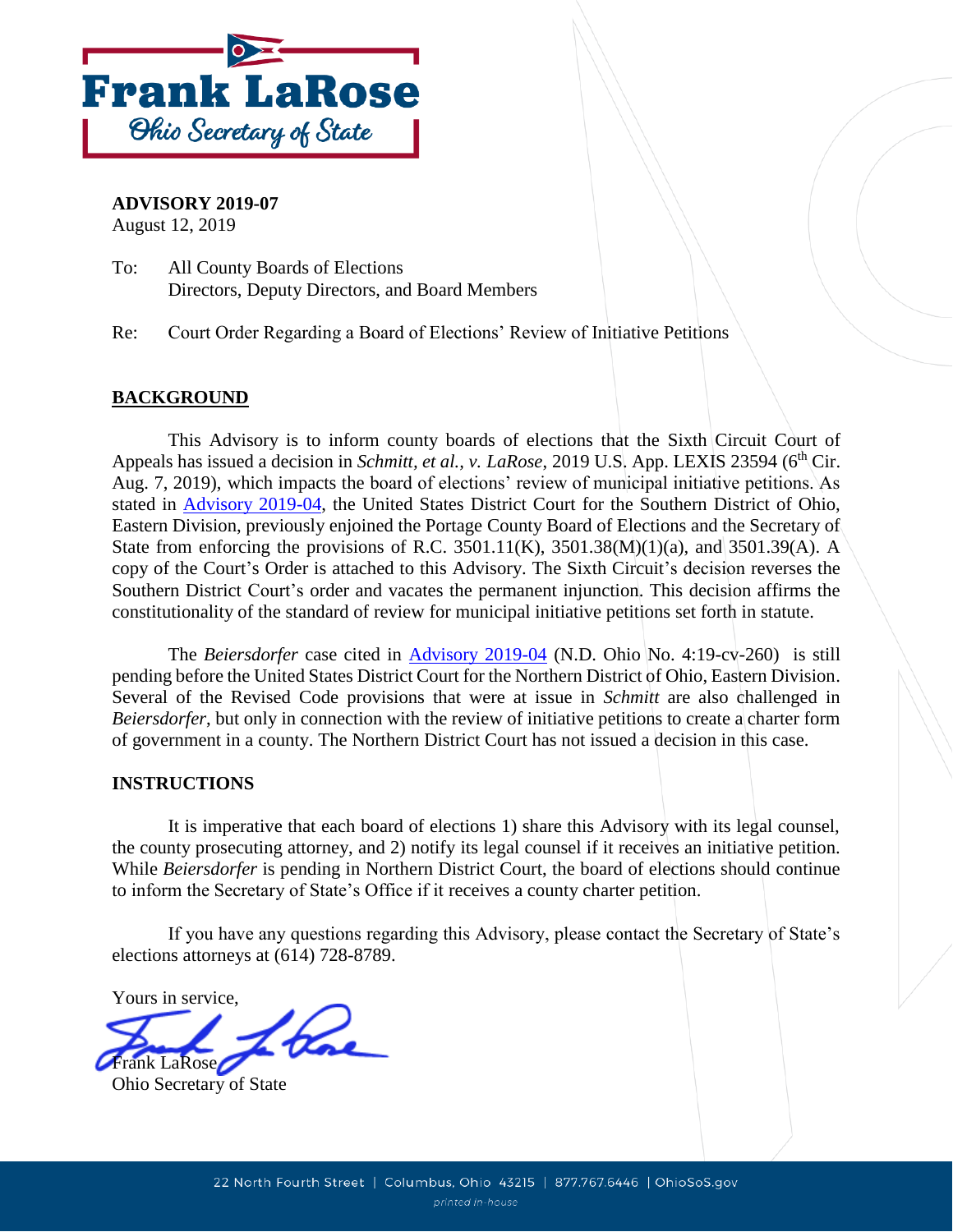### **UNITED STATES COURT OF APPEALS** FOR THE SIXTH CIRCUIT

Deborah S. Hunt Clerk

 POTTER STEWART U.S. COURTHOUSE CINCINNATI, OHIO 45202-3988 100 EAST FIFTH STREET, ROOM 540

Tel. (513) 564-7000 www.ca6.uscourts.gov

Filed: August 07, 2019

Mr. Mark R. Brown Capital University Law School 303 E. Broad Street Columbus, OH 43215

Mr. Stephen P. Carney Mr. Benjamin Michael Flowers Mr. Michael Jason Hendershot Office of the Attorney General of Ohio 30 E. Broad Street, 25th Floor Columbus, OH 43215

Mr. Mark G. Kafantaris 625 City Park Avenue Columbus, OH 43206

> Re: Case No. 19-3196*, William Schmitt, et al v. Frank LaRose*  Originating Case No. : 2:18-cv-00966

Dear Counsel,

The court today announced its decision in the above-styled case.

 Enclosed is a copy of the court's opinion together with the judgment which has been entered in conformity with Rule 36, Federal Rules of Appellate Procedure.

Yours very truly,

Deborah S. Hunt, Clerk

Cathryn Lovely Deputy Clerk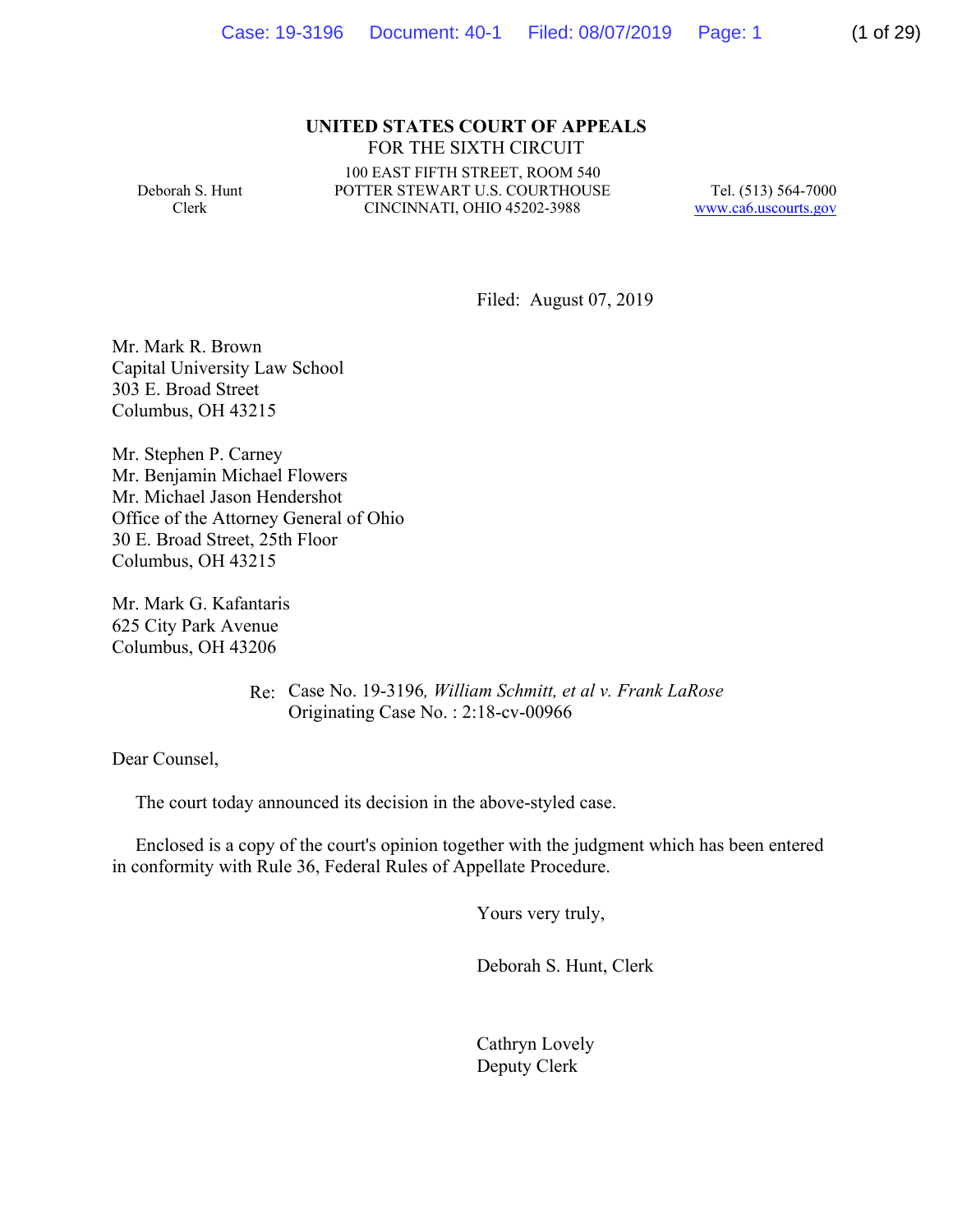cc: Mr. Richard W. Nagel

Enclosures

Mandate to issue.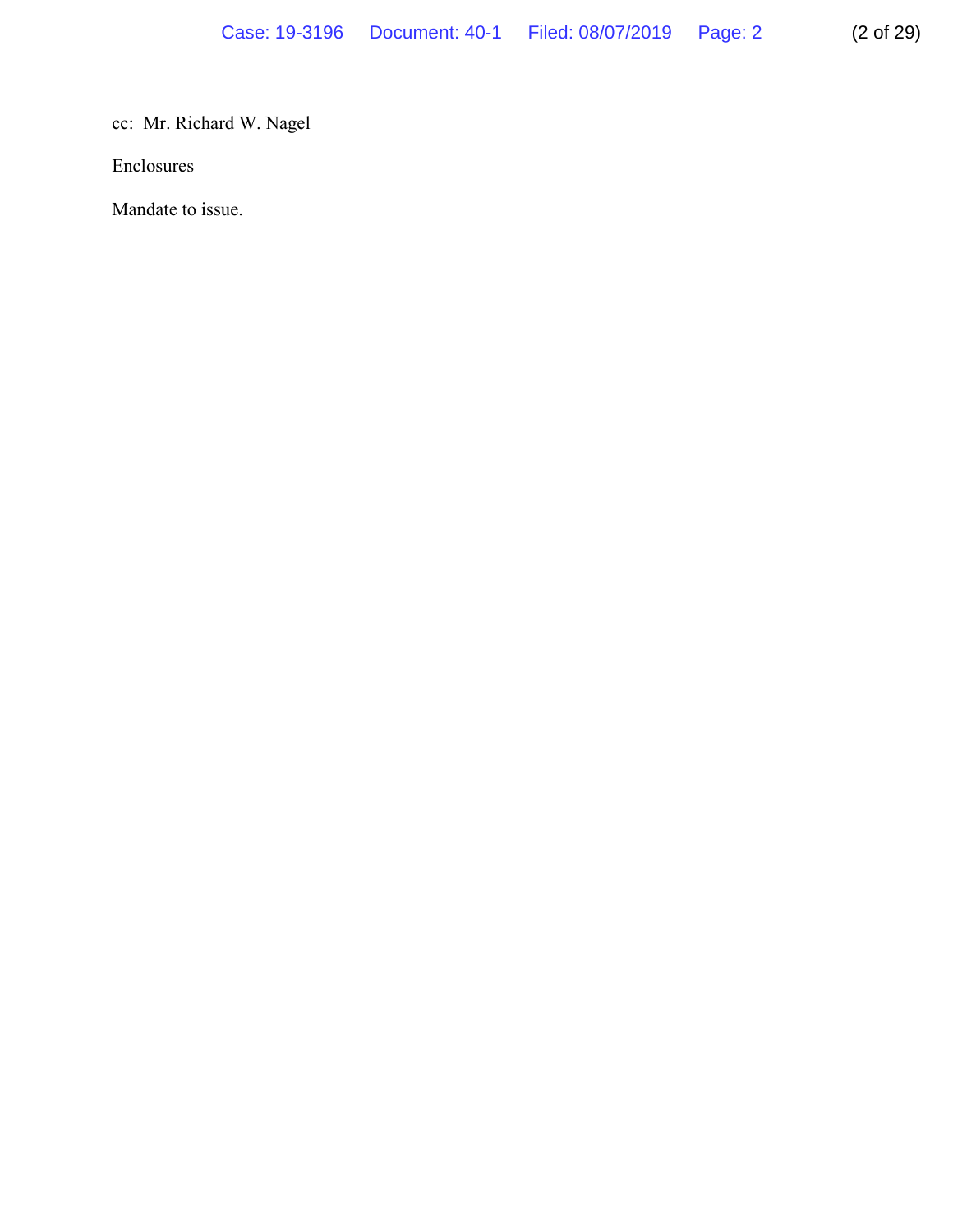File Name: [19a0189p.06](https://19a0189p.06)

### **UNITED STATES COURT OF APPEALS**

### FOR THE SIXTH CIRCUIT

WILLIAM T. SCHMITT; CHAD THOMPSON; DEBBIE BLEWITT,

*Plaintiffs-Appellees*,

No. 19-3196

*v*. │

│ FRANK LAROSE, Ohio Secretary of State, │ *Defendant-Appellant*. │

Appeal from the United States District Court for the Southern District of Ohio at Columbus. No. 2:18-cv-00966—Edmund A. Sargus, Jr., Chief District Judge.

│

┘

Argued: June 26, 2019

Decided and Filed: August 7, 2019

 Before: CLAY, WHITE, and BUSH, Circuit Judges. \_\_\_\_\_\_\_\_\_\_\_\_\_\_\_\_\_

### **COUNSEL**

**ARGUED:**  Columbus, Ohio, for Appellant. Mark R. Brown, CAPITAL UNIVERSITY LAW SCHOOL, Columbus, Ohio, for Appellees. **ON BRIEF:** Benjamin M. Flowers, Michael J. Hendershot, Appellant. Mark R. Brown, CAPITAL UNIVERSITY LAW SCHOOL, Columbus, Ohio, Mark Benjamin M. Flowers, OFFICE OF THE OHIO ATTORNEY GENERAL, Stephen P. Carney, OFFICE OF THE OHIO ATTORNEY GENERAL, Columbus, Ohio, for G. Kafantaris, Columbus, Ohio, for Appellees.

 joined in part. BUSH, J. (pp. 15–26), delivered a separate opinion concurring in part and in the WHITE, J., delivered the opinion of the court in which CLAY, J., joined, and BUSH, J., judgment.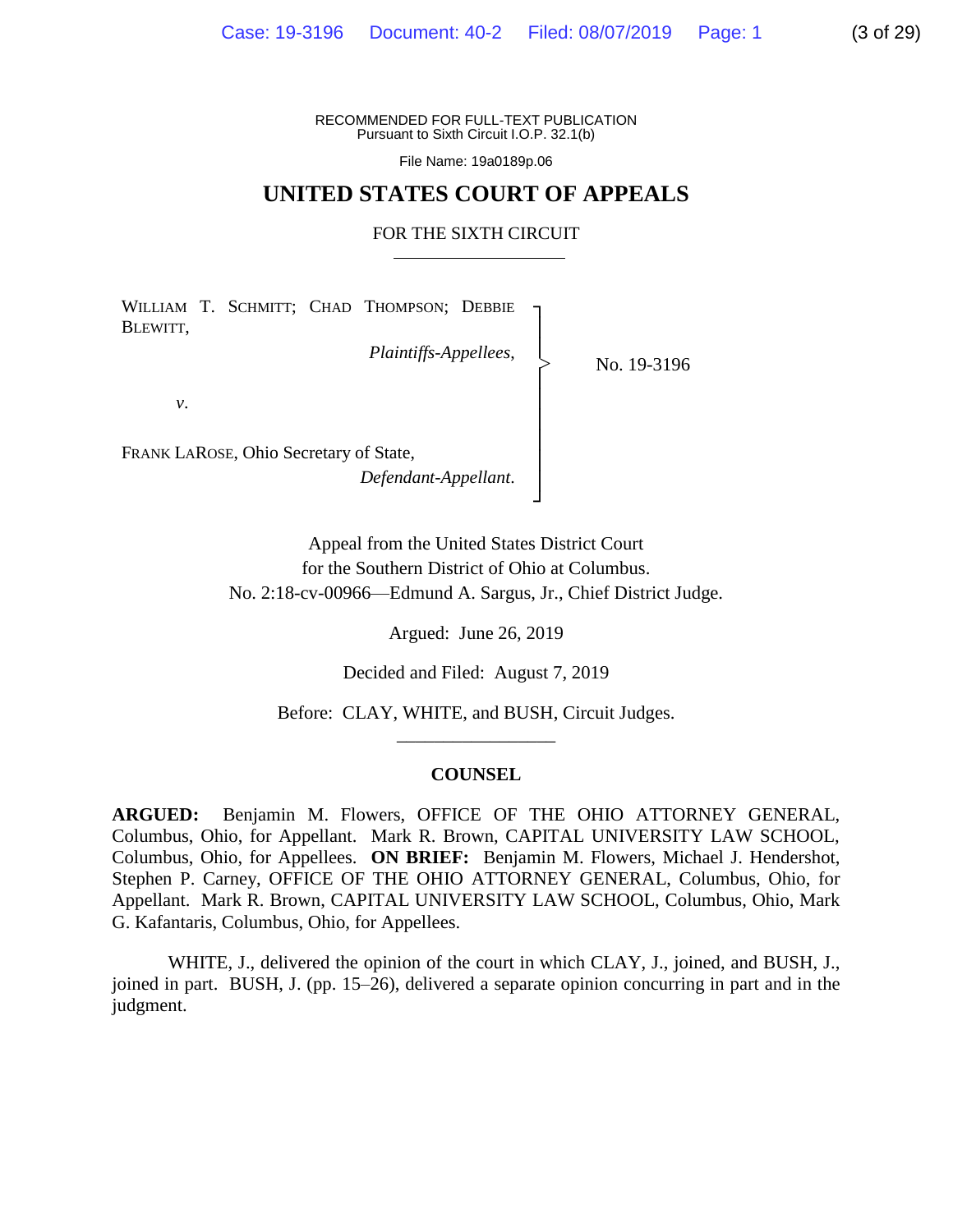# \_\_\_\_\_\_\_\_\_\_\_\_\_\_\_\_\_ **OPINION**

\_\_\_\_\_\_\_\_\_\_\_\_\_\_\_\_\_

 submitted proposed ballot initiatives to the Portage County Board of Elections that would effectively decriminalize marijuana possession in the Ohio villages of Garrettsville and Windham. The Board declined to certify the proposed initiatives after concluding that the initiatives fell outside the scope of the municipalities' legislative authority. Plaintiffs then impose a prior restraint on their political speech, violating their rights under the First and Fourteenth Amendments. The district court issued a permanent injunction against the Portage County Board of Elections and Defendant Frank LaRose, in his official capacity as the Secretary of State of Ohio, prohibiting the enforcement of the statutes in any manner that failed to provide HELENE N. WHITE, Circuit Judge. Plaintiffs William T. Schmitt and Chad Thompson brought this action asserting that the statutes governing Ohio's municipal ballot-initiative process adequate judicial review. Defendant LaRose now appeals.

 Because the Ohio statutes at issue do not violate Plaintiffs' First or Fourteenth Amendment rights, we **REVERSE** the district court's order and **VACATE** the permanent injunction.

### **I.**

 The Ohio Constitution reserves the power of legislation by initiative "to the people of each municipality on all questions which such municipalities may now or hereafter be authorized by law to control by legislative action." Ohio Const. art. II, § 1f. "Because citizens of a municipality cannot exercise [initiative] powers greater than what the [Ohio] Constitution affords," an initiative may only propose "legislative action," as opposed to "administrative action." *State ex rel. Ebersole v. Del. Cty. Bd. of Elections*, 20 N.E.3d 678, 684 (Ohio 2014) (per curiam). "The test for determining whether an action is legislative or administrative is whether the action taken is one enacting a law, ordinance, or regulation, or executing a law, ordinance or regulation already in existence." *Id*. (citation and internal quotation marks omitted).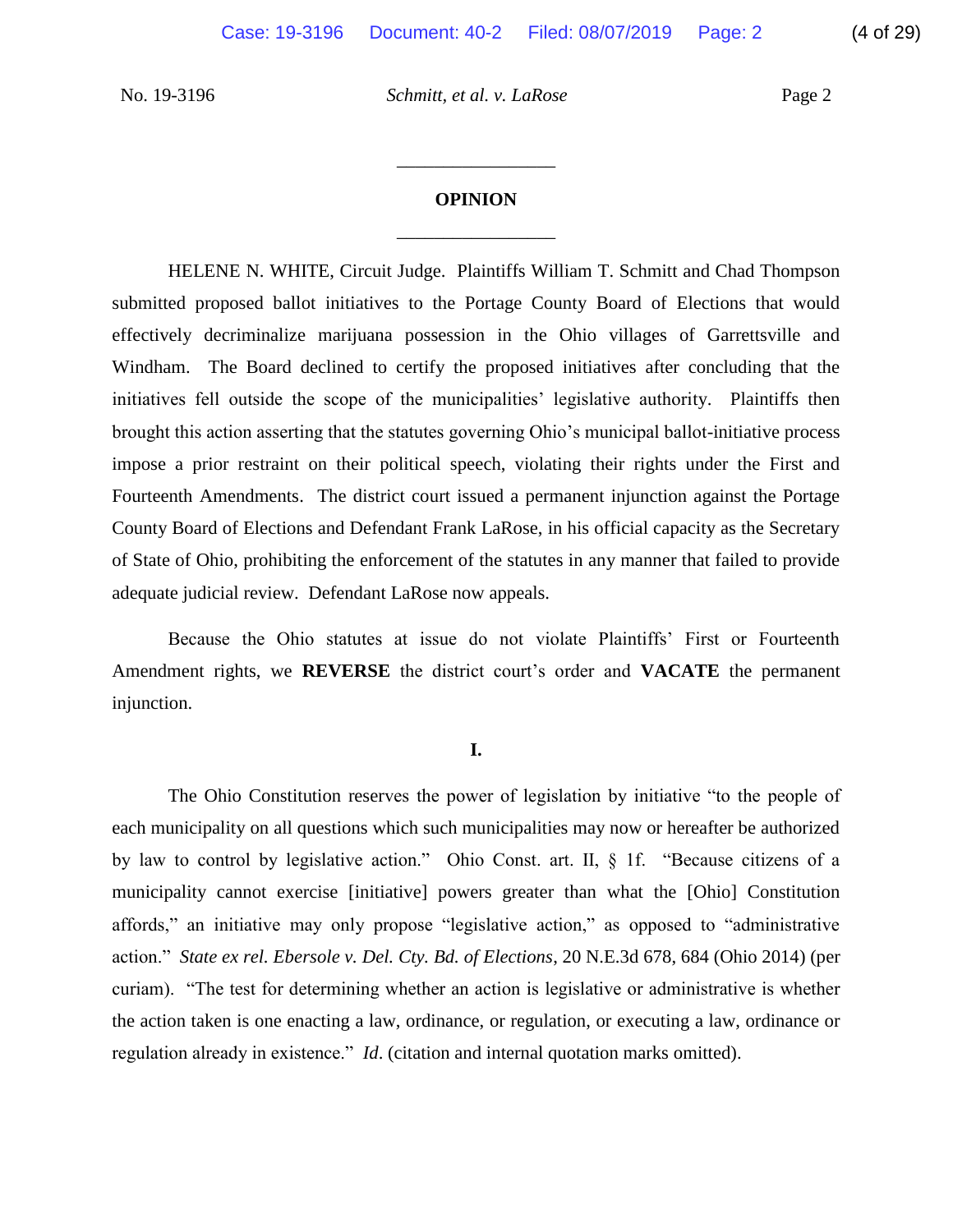Under Ohio law, "[e]lection officials serve as gatekeepers, to ensure that only those measures that actually constitute initiatives or referenda are placed on the ballot." *State ex rel.*  Code (O.R.C.) § 3501.11(K) requires county boards of elections to "[r]eview, examine, and certify the sufficiency and validity of petitions," and to "[e]xamine each initiative petition . . . to determine whether the petition falls within the scope of authority to enact via initiative and described [by Ohio law]." O.R.C. § 3501.38(M)(1) further provides that, "[u]pon receiving an *Walker v. Husted*, 43 N.E.3d 419, 423 (Ohio 2015) (per curiam). Specifically, Ohio Revised whether the petition satisfies the statutory prerequisites to place the issue on the ballot as initiative petition," the relevant board of elections "shall examine the petition to determine":

 Whether the petition falls within the scope of a municipal political subdivision's authority to enact via initiative, including, if applicable, the limitations placed by Sections 3 and 7 of Article XVIII of the Ohio Constitution on the authority of municipal corporations to adopt local police, sanitary, and other similar regulations as are not in conflict with general laws, and whether the petition satisfies the statutory prerequisites to place the issue on the ballot. The petition shall be invalid if any portion of the petition is not within the initiative power[.]

Id. § 3501.38(M)(1)(a). If a petition "falls outside the scope of authority to enact via initiative or does not satisfy the statutory prerequisites to place the issue on the ballot," neither the board of elections nor the Ohio Secretary of State may accept the initiative. *Id*. § 3501.39(A)(3). The ballot-initiative statutes do not set forth the legislative-administrative distinction. However, the Ohio Supreme Court has explained that, "[b]ecause [an initiative] on an administrative matter is a legal nullity, boards of elections have not only the discretion but an affirmative duty to keep such items off the ballot." *Walker*, 43 N.E.3d at 423 (citation omitted). "It necessarily follows legislative." *Id*. that the boards have discretion to determine which actions are administrative and which are

 When a board of elections declines to place an initiative on the ballot on the basis that it proposes an administrative action, the proponent has no statutory right to immediate judicial review. Instead, the proponent must seek a writ of mandamus in Ohio state court requiring the board of elections to put the initiative on the ballot. To show entitlement to mandamus relief, the petitioner must prove by clear and convincing evidence: "(1) a clear legal right to the requested relief, (2) a clear legal duty on the part of the board members to provide it, and (3) the lack of an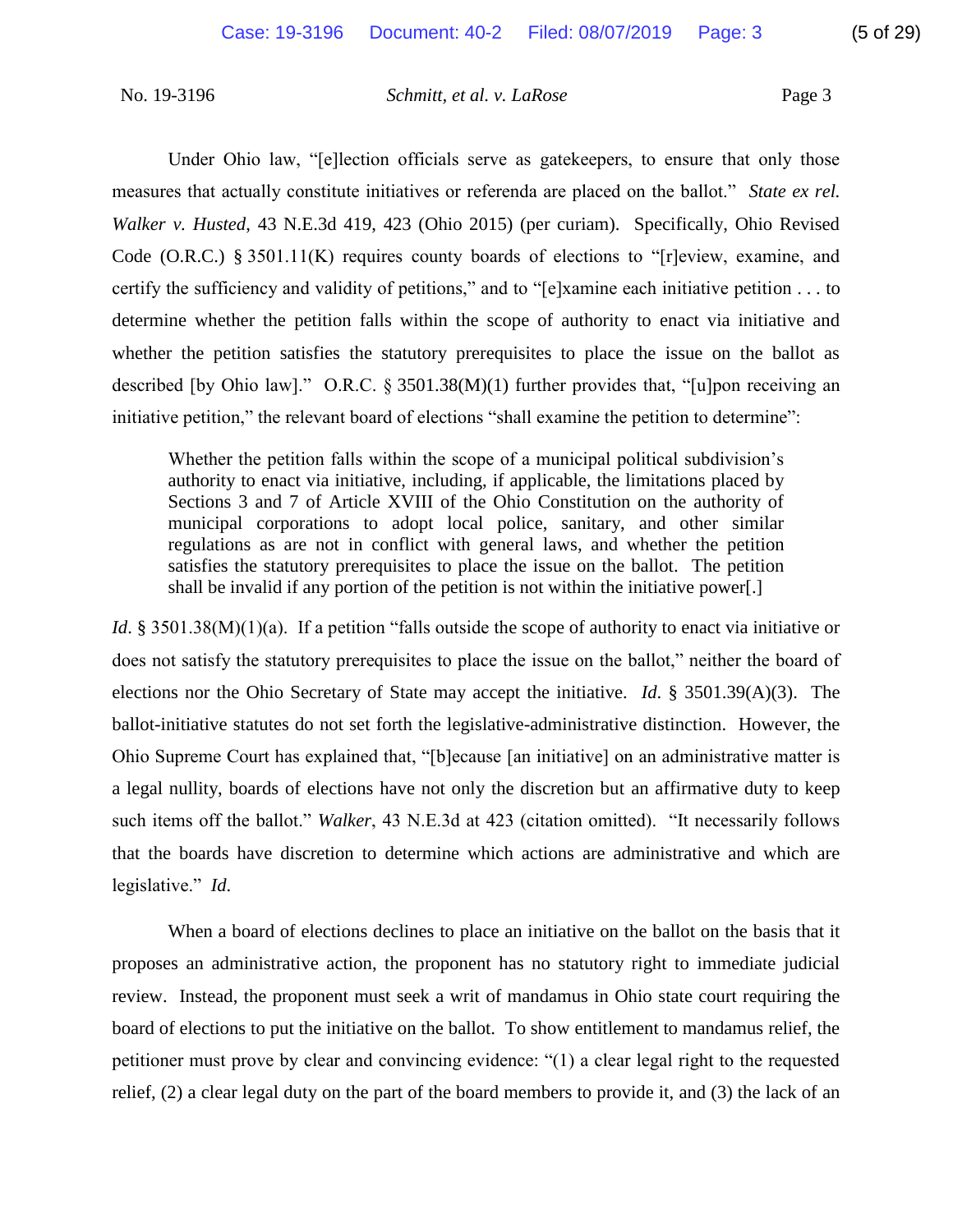adequate remedy in the ordinary course of the law." *State ex rel. Bolzenius v. Preisse*, 119 N.E.3d 358, 360 (Ohio 2018) (per curiam) (citation omitted). In reviewing a decision by a board of elections, an Ohio court may only issue the writ if the board members "engaged in fraud or corruption, abused their discretion, or acted in clear disregard of applicable legal provisions." *Id.* Typically, the "proximity of the [next] election" satisfies the requirement that there be no adequate remedy in the ordinary course of the law. *See, e.g.*, *State ex rel. Harris v. Rubino*, 119 N.E.3d 1238, 1246 (Ohio 2018); *Ebersole*, 20 N.E. at 491.

 In early 2018, Plaintiffs William Schmitt and Chad Thompson submitted two proposed ballot initiatives to the Portage County Board of Elections (the Board). The initiatives Windham, two villages within Portage County, by abolishing criminal fines, court costs, and consequences related to driver's licenses. Although the proposed initiatives met Ohio's statutory prerequisites—each addressed only a single subject and contained the requisite number of a representative of the Board explained that the initiatives were rejected because the Board eliminated criminal penalties associated with possession of marijuana in Garrettsville and signatures—the Board declined to certify the petitions. In an August 21, 2018 email to Plaintiffs, deemed them administrative, rather than legislative:

 Reviewing the language in the proposals presented by the Village of Garrettsville and the Village of Windham, the \$0 fine and no license consequences are administrative in nature. The \$0 court costs is administrative in nature and is an impingement on the judicial function by a legislature. Accordingly, as the Garrettsville Village and Windham Village petitions deal with subject matter that is not subject to the initiative process, the Board of Elections, in its discretion, has chosen not to certify these issues to the ballot.

### (R. 1-4, PID 35.)

 Rather than petitioning for mandamus relief, Plaintiffs filed this action, bringing facial First and Fourteenth Amendments to the United States Constitution. Plaintiffs allege that the statutes impose a prior restraint on their protected political speech, and that the ballot-initiative process must therefore comply with the procedural safeguards set forth in *Freedman v. Maryland*, 380 U.S. 51 (1965). Because the process fails to provide de novo judicial review of a board's decision, Plaintiffs argued, it fails to satisfy the *Freedman* requirements. Plaintiffs and as-applied challenges to the Ohio ballot-initiative statutes under 42 U.S.C. § 1983 and the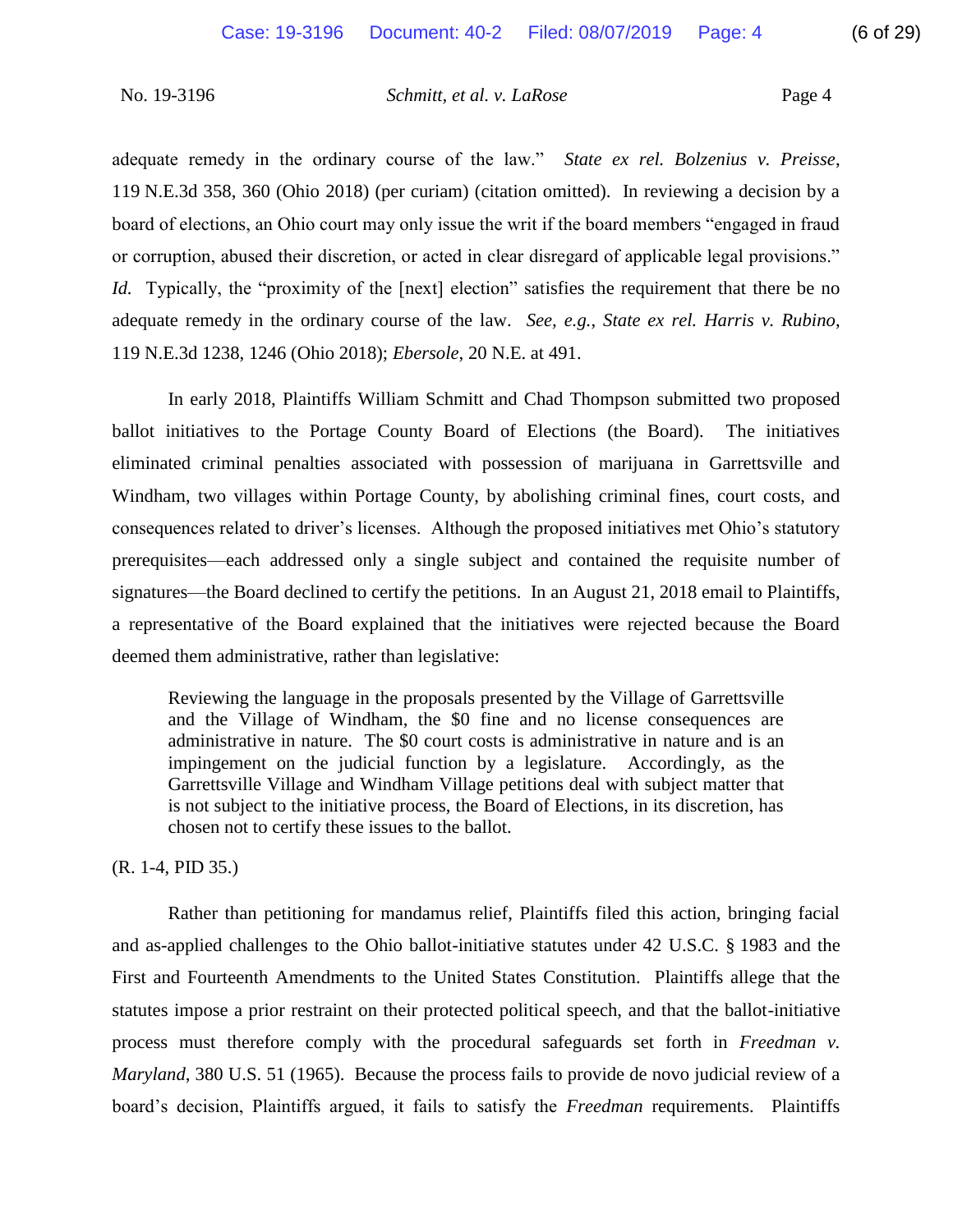$\overline{a}$ 

No. 19-3196 *Schmitt, et al. v. LaRose* Page 5

 sought a temporary restraining order and preliminary injunction against the Portage County Board of Elections members Craig Stephens, Patricia Nelson, Doria Daniels, and Elayne Cross, as well as then-Ohio Secretary of State Jon Husted.

 After a hearing, the district court issued a temporary restraining order directing the Ohio Secretary of State and the Portage County Board of Elections to place both initiatives on the ballot for the November 2018 election. *Schmitt v. Husted*, 341 F. Supp. 3d 784 (S.D. Ohio 2018). Applying the balancing test set forth in *Anderson v. Celebrezze*, 460 U.S. 780 (1983), and *Burdick v. Takushi*, 504 U.S. 428 (1992), the district court determined that the Plaintiffs' right to ballot access was impermissibly burdened by the statutory framework:

 legitimate state interests in preventing an adequate legal remedy for petitioners denied ballot access by a board of elections. While the availability of mandamus relief is essentially a judicially imposed remedy when the law does not otherwise provide one, the high burden on petitioners to prove entitlement to an extraordinary remedy is no substitute for de novo review of the denial of a First Recognizing [the state's interest in regulating elections], the Court finds no Amendment right.**<sup>1</sup>**

 *Schmitt*, 341 F. Supp. 3d at 791. The district court later converted the temporary restraining order to a preliminary injunction that would expire the day after the election. On election day, the two proposed ordinances met different fates; the Windham initiative passed by a vote of 237 to 206, but the Garrettsville initiative failed 471 to 515.

 After the election, the district court ordered additional briefing on Plaintiffs' facial challenge.**<sup>2</sup>** Plaintiffs maintained that the ballot-initiative statutes constituted a prior restraint in select initiatives for ballots without providing timely and meaningful judicial review." (R. 32, PID 240.) Plaintiffs alternatively argued that the statutes authorized content-based review by violation of the First Amendment "because [they] vest[] discretion in local election officials to

<sup>&</sup>lt;sup>1</sup>The district court did not identify the source of the asserted right to de novo judicial review.

 **<sup>2</sup>**We note that Plaintiffs' as-applied challenge is moot. Under Article III, we "may adjudicate only actual, ongoing cases or controversies." *Lewis v. Cont'l Bank Corp*., 494 U.S. 472, 477 (1990) (citation omitted). The district court enjoined the Secretary of State to place the Plaintiffs' initiatives on the Portage County ballots, and the election was conducted in November 2018. The State made clear at oral argument that it does not seek to relitigate the district court's decision on the as-applied challenge. Accordingly, we will not consider it here, and review the district court's permanent injunction only as to the facial challenge.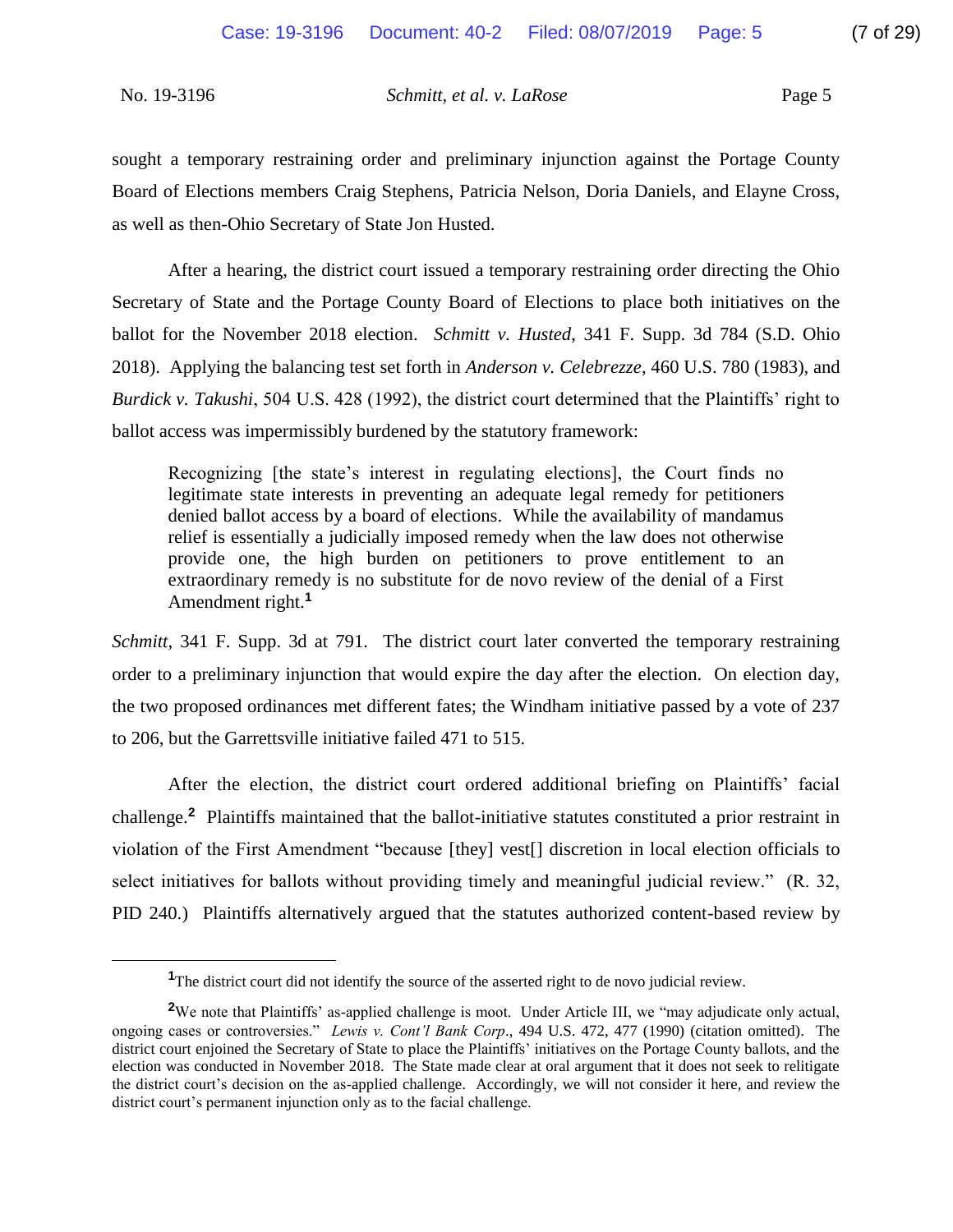local boards of elections and were therefore subject to strict scrutiny. Ohio, on the other hand, because they merely set forth the process by which legislation is made, and therefore did not implicate any expressive interests. Ohio also argued that even if the First Amendment is argued that the ballot-initiative statutes were not susceptible to a First Amendment challenge implicated, the state's interests in regulating elections, reducing voter confusion, and simplifying the ballot all justify the alleged infringement on Plaintiffs' constitutionally protected interests.

 their ballot initiative, and issued a permanent injunction barring the Ohio Secretary of State "from enforcing the gatekeeper function in any manner that fails to provide a constitutionally sufficient review process to a party aggrieved by the rejection of an initiative petition." *Schmitt v. LaRose*, 2019 WL 1599040, at \*2 (S.D. Ohio Apr. 15, 2019). Notably, the district court did separately state a procedural due process claim, and the parties' supplemental briefing did not invoke due process. On appeal, neither party defends the district court's analysis in its order granting the permanent injunction. The State disputes the merits of the procedural due process claim, and Plaintiffs insist their claim is founded only on First Amendment law. Because Plaintiffs did not raise a procedural due process argument below, and did not address it in their appellate briefing, we would ordinarily deem the issue waived. *See Watson v. Cartee*, 817 F.3d 299, 302 (6th Cir. 2016). However, we may affirm a district court's injunction order for any reason supported by the record. *McGirr v. Rehme*, 891 F.3d 603, 610 (6th Cir. 2018). Accordingly, we will evaluate Plaintiffs' claim under both the First Amendment and procedural The district court found that Plaintiffs were entitled to de novo review of the denial of not analyze Plaintiffs' claim under the First Amendment, but rather under procedural due process. This approach had no basis in the pleadings or arguments below; the complaint did not due process.

### **II.**

 "[A] party is entitled to a permanent injunction if it can establish that it suffered a constitutional violation and will suffer 'continuing irreparable injury' for which there is no adequate remedy at law." *Am. Civil Liberties Union of Ky. v. McCreary County*, 607 F.3d 439, 445 (6th Cir. 2010) (quoting *Women's Med. Prof'l Corp. v. Baird*, 438 F.3d 595, 602 (6th Cir. 2006)). When evaluating a district court's grant of a permanent injunction, we review factual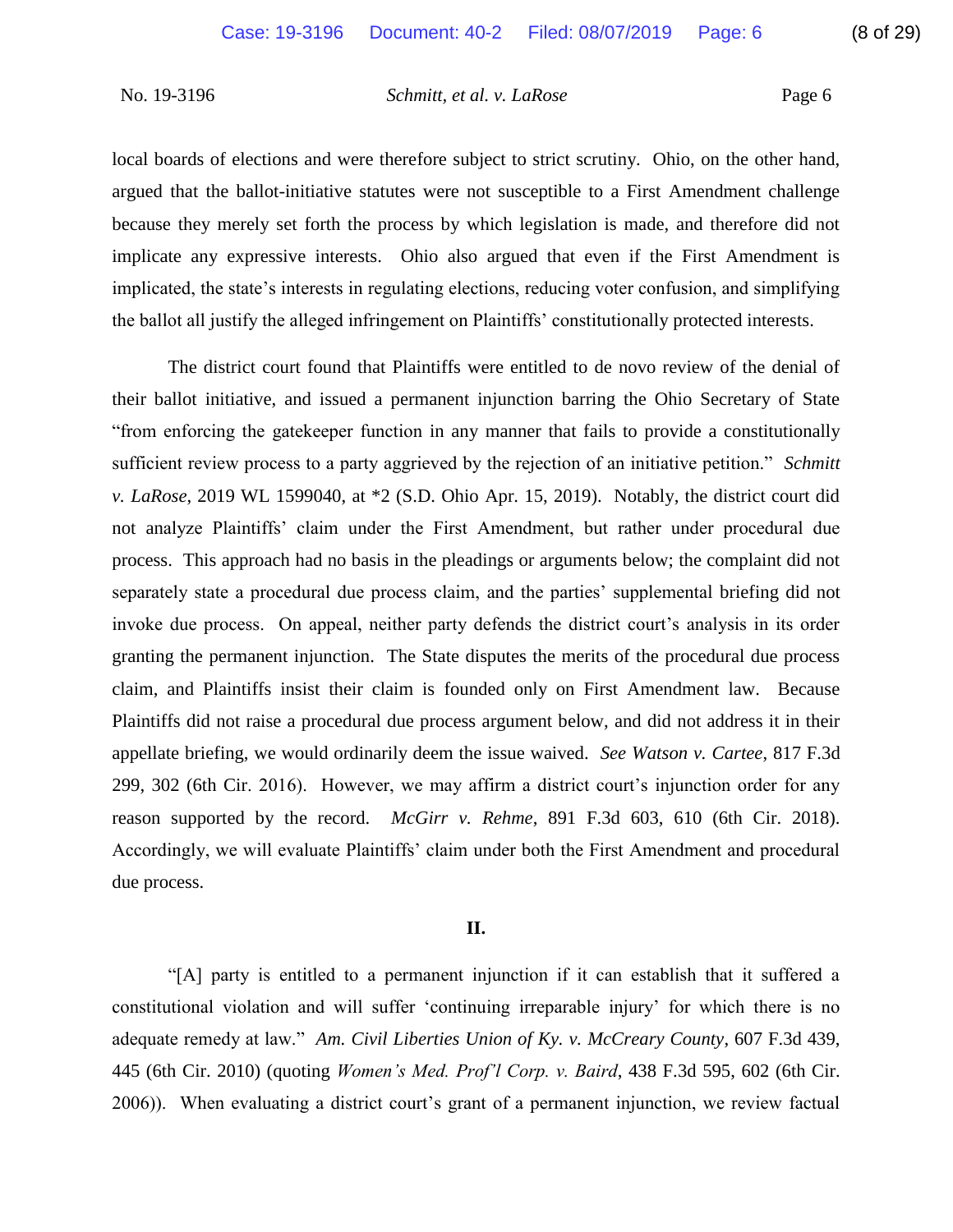findings for clear error, legal conclusions de novo, and the scope of injunctive relief for abuse of discretion. *Id*. The parties do not dispute the underlying facts; the only issue is whether Plaintiffs suffered a violation of their First Amendment rights.

### **III.**

### A.

 Plaintiffs urge us to view the ballot-initiative statutes as imposing a prior restraint on political speech. "A prior restraint is any law 'forbidding certain communications when issued in advance of the time that such communications are to occur.'" *McGlone v. Bell*, 681 F.3d 718, 733 (6th Cir. 2012) (quoting *Alexander v. United States*, 509 U.S. 544, 550 (1993)). "Prior restraints are presumptively invalid because of the risk of censorship associated with the vesting permissible speech when a licensing law fails to provide for the prompt issuance of a license." and internal quotation marks omitted). In *Freedman v. Maryland*, the Supreme Court articulated three procedural safeguards necessary for a system of prior restraint to survive constitutional of unbridled discretion in government officials and the risk of indefinitely suppressing *Bronco's Entm't, Ltd. v. Charter Twp. of Van Buren*, 421 F.3d 440, 444 (6th Cir. 2005) (citation challenge. 380 U.S. at 57–59.

 First, the decision whether or not to grant a license must be made within a judicial determination on the merits. Second, the licensing scheme must also assure a prompt judicial decision, to minimize the deterrent effect of an interim and possibly erroneous denial of a license. Third, the licensing scheme must specified, brief period, and the status quo must be preserved pending a final place the burden of instituting judicial proceedings and proving that expression is unprotected on the licensor rather than the exhibitor.

 *Deja Vu of Nashville, Inc. v. Metro. Gov't of Nashville*, 274 F.3d 377, 400 (6th Cir. 2001) (discussing *Freedman*, 380 U.S. at 57–59) (internal citations and quotation marks omitted). Plaintiffs assert that because the ballot-initiative statutes delegate authority to boards of elections to review proposed initiatives prior to the election, the statutes amount to a prior restraint, and, consistent with *Freedman*, Ohio must provide de novo judicial review of a board's decisions.

 We conclude, however, that the ballot-initiative process here is not a prior restraint. The fundamental objection to systems of prior restraint is that they create a risk of government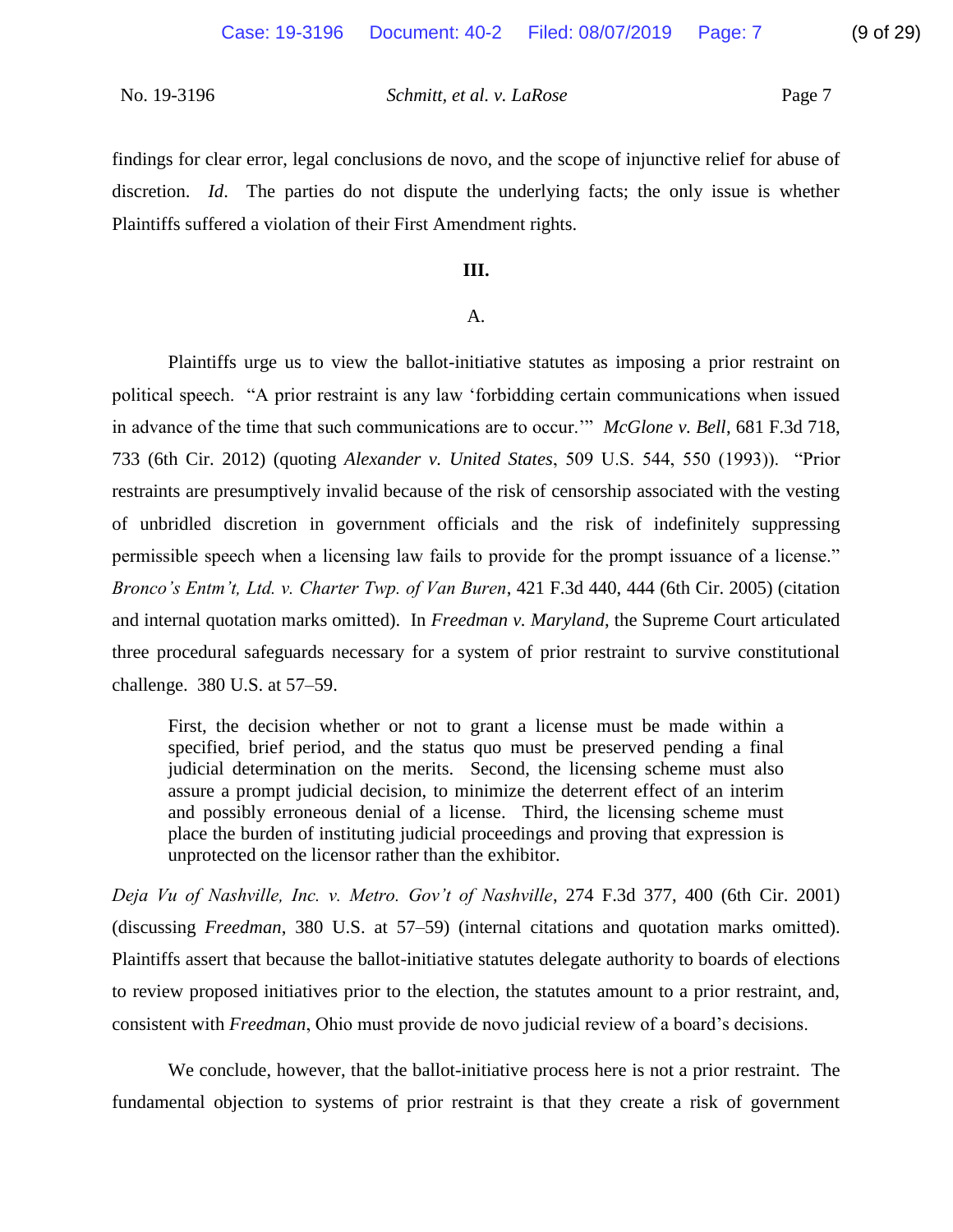censorship of expressive activity. *See, e.g.*, *City of Lakewood v. Plain Dealer Publ'g Co*., 486 U.S. 750, 757 (1988) ("At the root of this long line of precedent is the time-tested knowledge that in the area of free expression a licensing statute placing unbridled discretion in the hands of a government official or agency constitutes a prior restraint and may result in censorship.") Accordingly, prior-restraint challenges typically emerge from licensing schemes that directly target core expressive conduct and "authorize a licensor to pass judgment on the content of speech." *Thomas v. Chicago Park Dist.*, 534 U.S. 316, 322 (2002). *See City of Lakewood*, 486 *Vu*, 274 F.3d at 377 (licensing scheme for nude dance clubs); *Freedman*, 380 U.S. at 61 (censorship of obscene films). Ohio's ballot-initiative laws, in contrast, do not directly restrict core expressive conduct; rather, the laws regulate the process by which initiative legislation is affect[]—at least to some degree—the individual's right to speak about political issues and to associate with others for political ends." *John Doe No. 1 v. Reed*, 561 U.S. 186, 212 (2010) omitted). Regulations like these are "a step removed from the communicative aspect" of core political speech, and therefore do not involve the same risk of censorship inherent in prior-U.S. at 750 (permit required for placement of newspaper racks on public property); *McGlone*, 681 F.3d at 718 (advance-notice requirement for obtaining permission to speak on campus); *Deja*  put before the electorate, which has, at most, a second-order effect on protected speech. In other words, the statutes enable boards of election to make "structural decisions" that "inevitably (Sotomayor, J., concurring) (quoting *Anderson*, 460 U.S. at 788) (internal quotation marks restraint cases. *Id*. at 212–13 (citation omitted).

 Moreover, although the Supreme Court has acknowledged that a person or party may express beliefs or ideas through a ballot, it has also stated that "[b]allots serve primarily to elect candidates, not as forums for political expression." *Timmons v. Twin Cities Area New Party*, 520 U.S. 351, 363 (1997) (citing *Burdick*, 504 U.S. at 438). As a result, the heightened procedural requirements imposed on systems of prior restraint under *Freedman* are inappropriate in the *Elections*, 2008 WL 554700, at \*6 (N.D. Ohio Feb. 26, 2008) ("Plaintiff fails to cite any authority in support of the proposition that prior restraint licensing analysis should be applied to  a ballot access statute."); *Comm. to Impose Term Limits on the Ohio Supreme Court & to*  context of ballot-initiative preclearance regulations. *See also Aey v. Mahoning Cty. Bd. of Preclude Special Legal Status for Members & Emps. of the Ohio Gen. Assembly v. Ohio Ballot*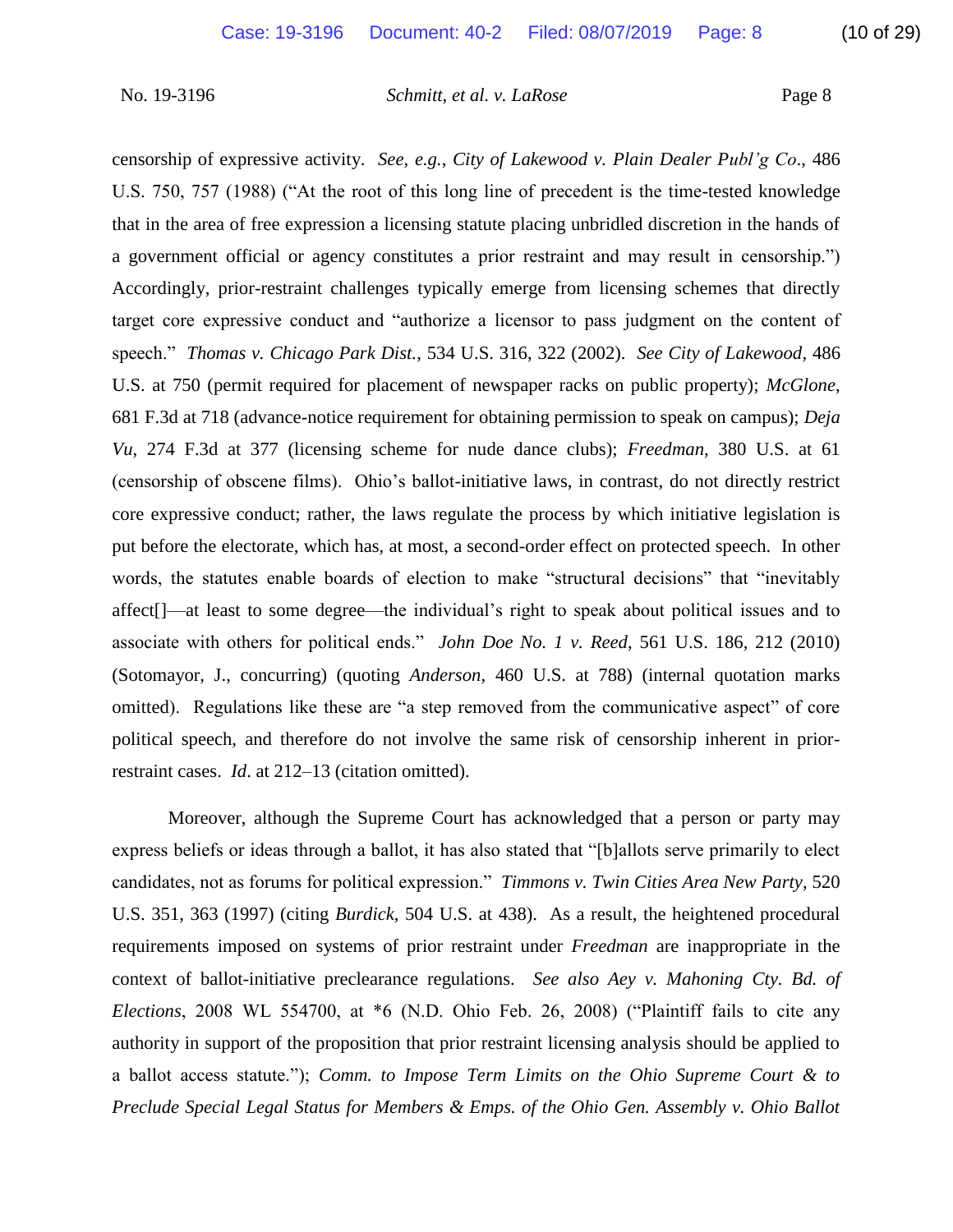*Bd.*, 275 F. Supp. 3d 849, 861 (S.D. Ohio 2017) (holding that another aspect of Ohio's ballot initiative process, the "single subject rule," is not a prior restraint).

B.

 Instead, we generally evaluate First Amendment challenges to state election regulations under the three-step *Anderson*-*Burdick* framework, in which we "weigh the character and the interests the State contends justify that burden, and consider the extent to which the State's concerns make the burden necessary." *Timmons*, 520 U.S. at 358 (citations and internal quotation marks omitted). The first, most critical step is to consider the severity of the restriction. Laws imposing "severe burdens on plaintiffs' rights" are subject to strict scrutiny, but "lesser burdens . . . trigger less exacting review, and a State's important regulatory interests will usually be enough to justify reasonable, nondiscriminatory restrictions." *Id*. (citations and internal quotation marks omitted). Regulations that fall in the middle "warrant a flexible analysis that weighs the state's interests and chosen means of pursuing them against the burden (citation and internal quotation marks omitted). At the second step, we identify and evaluate the state's interests in and justifications for the regulation. *Id*. The third step requires that we "assess the legitimacy and strength of those interests" and determine whether the restrictions are magnitude of the burden the State's rule imposes on [Plaintiffs' First Amendment] rights against of the restriction." *Libertarian Party of Ky. v. Grimes*, 835 F.3d 570, 574 (6th Cir. 2016) constitutional. *Id*.

 We first examine whether the burden imposed by the Ohio ballot-initiative statutes is "severe." *Timmons*, 520 U.S. at 358. "The hallmark of a severe burden is exclusion or virtual exclusion from the ballot." *Grimes*, 835 F.3d at 574. Plaintiffs claim an injury from the lack of a writ of mandamus, argue Plaintiffs, the Ohio ballot-initiative process unduly hampers their de novo review of the decisions of boards of elections; by requiring aggrieved petitioners to seek right to political expression. We disagree.

 We begin by making clear that Plaintiffs have never challenged the legitimacy of the legislative-administrative distinction or the state's right to vest in county boards of elections the authority to apply that distinction. Instead, Plaintiffs assert, and the district court found, a right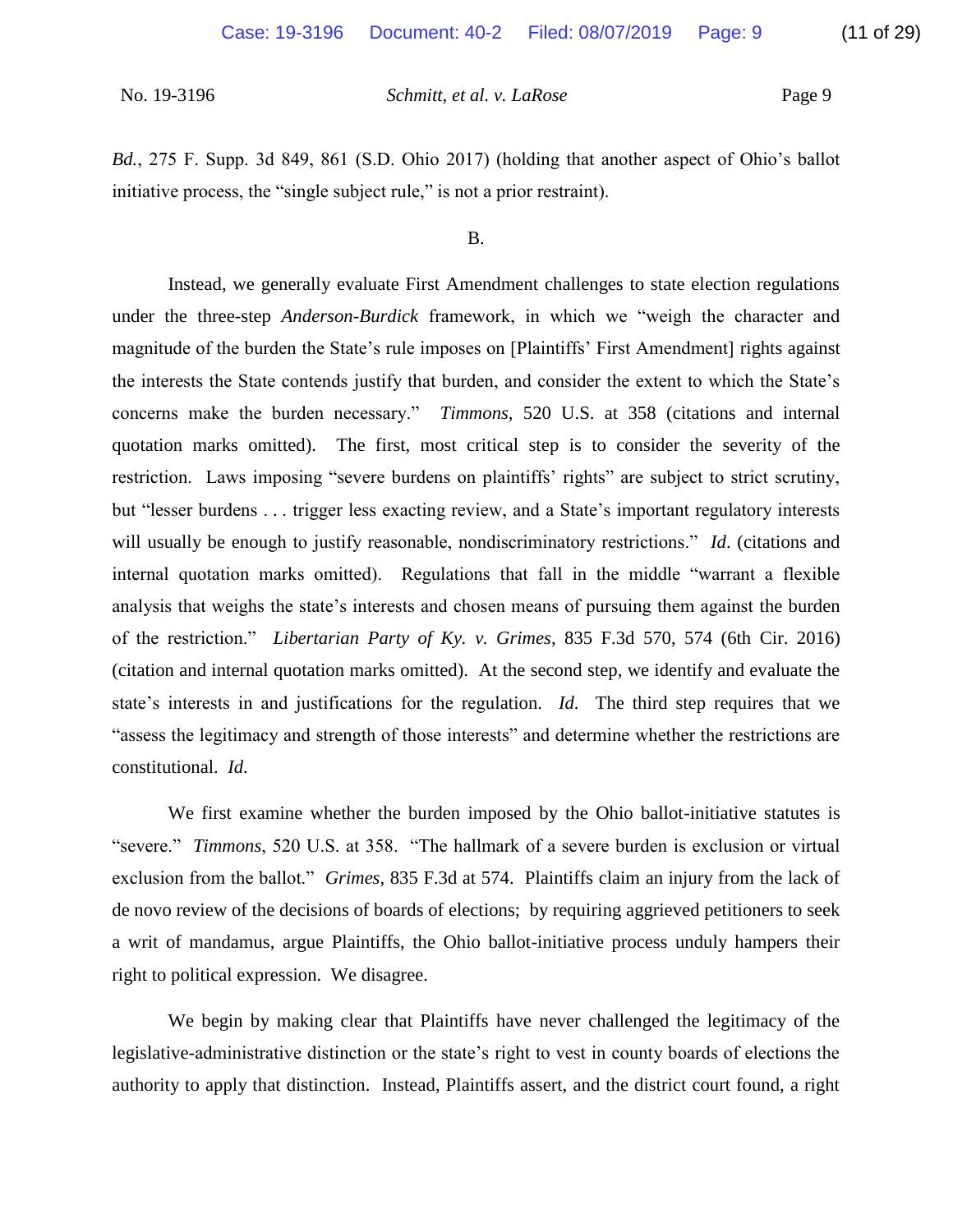to de novo review of a board's decision. However, outside the context of *Freedman*'s requirements for a prior restraint, Plaintiffs have not identified the source of such a right.

 But even accepting Plaintiffs' argument that the First Amendment requires de novo review of a board's decision, the Ohio case law suggests that petitioners receive essentially that. deference to the boards' decisions. And, although the standard for showing entitlement to mandamus is recited as "fraud or corruption, abuse of discretion, or clear disregard of the law," initiative and makes an independent reasoned determination whether it is within the Ohio Constitution's grant of legislative authority. *See State ex rel. Langhenry v. Britt*, 87 N.E.3d 1216 (Ohio 2017) (proposed referendum financing bonds for refurbishment of arena is legislative because it "represents the adoption of a new policy and a new undertaking"); *State ex rel.*  (initiative making marijuana possession a fifth-degree felony is not within legislative authority); *Ebersole*, 20 N.E.3d at 684 (initiative approving land development is administrative because it The Ohio Supreme Court's evaluation of the decisions of boards of elections shows no particular Plaintiffs have identified no case in which the Ohio Supreme Court questioned the legal determination of a board of elections but nevertheless deferred to its discretion. Rather, the cases show that notwithstanding the stated standard of review, the court considers the proposed *Sensible Norwood v. Hamilton Cty. Bd. of Elections*, 69 N.E.3d 696, 179–80 (Ohio 2016) "complied with the preexisting requirements for the Downtown Business District . . . and did not require any zoning changes").

 Indeed, at least one justice of the Ohio Supreme Court has questioned whether the standard of review for ballot-initiative challenges is actually closer to de novo. *State ex rel. Khumprakob v. Mahoning Cty. Bd. of Elections*, 109 N.E.3d 1184, 1192 (Ohio 2018) (Fisher, J., concurring in judgment) (explaining that although the court purports to follow an abuse-of- discretion standard, "we have also stated that we need accord no deference to a board of elections' interpretation of state election law" (quotation omitted)). If there is any actual distance between the de novo standard of review Plaintiffs demand and the mandamus review provided by the Ohio Supreme Court, it is hardly significant enough to result in "virtual exclusion" from the ballot. We also note that because Ohio Supreme Court rules provide for expedited briefing and decision in election cases, aggrieved citizens who challenge an adverse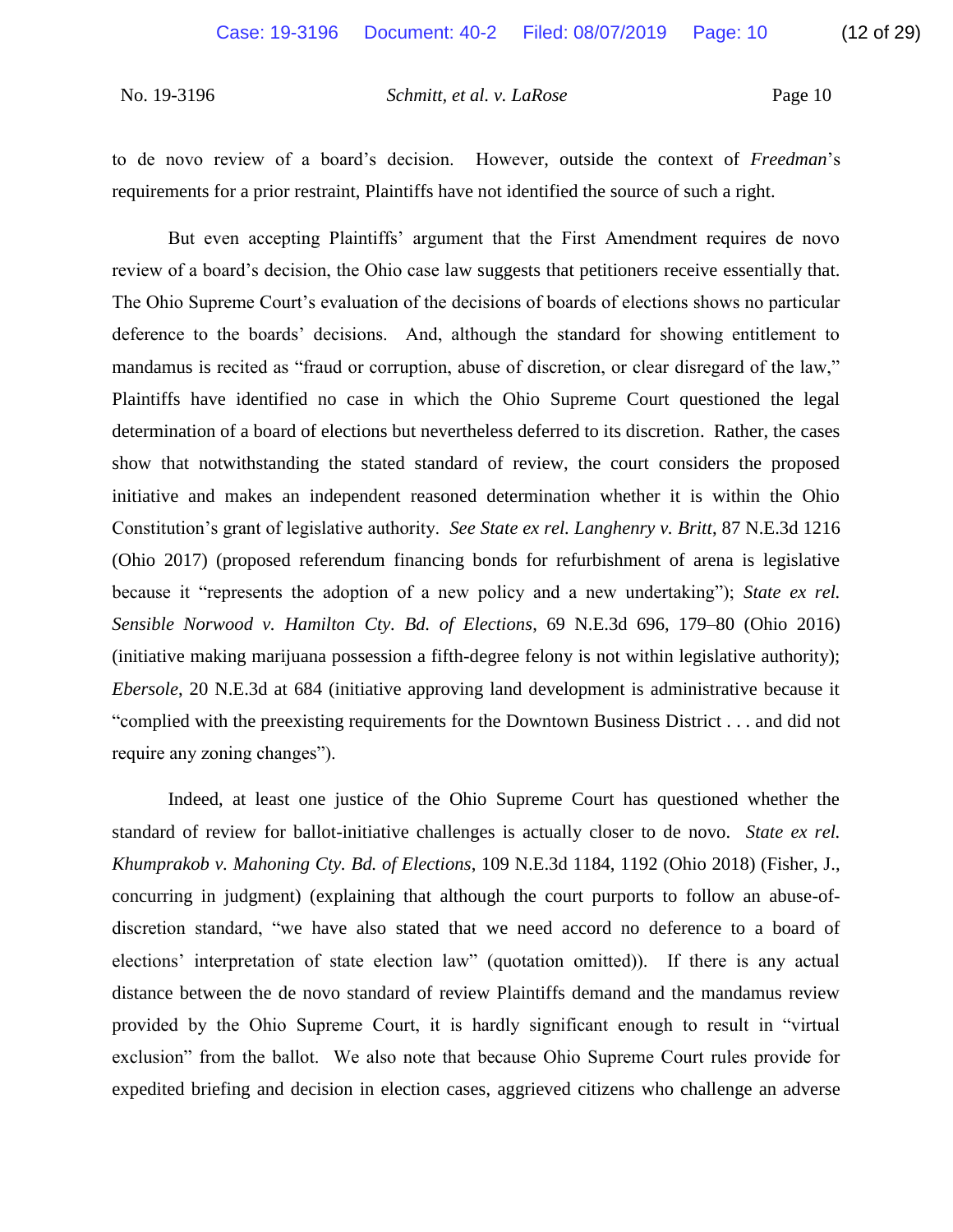decision are able to seek timely redress. The ballot-initiative statutes are thus not subject to strict scrutiny based on a severe burden.**<sup>3</sup>** *Timmons*, 520 U.S. at 358.

 Having determined that the restriction imposed by the ballot-initiative process is not severe and does not trigger strict scrutiny, we also conclude that the burden is not so minimal as to warrant rational-basis review. A burden is minimal when it "in no way" limits access to the authority to decline to certify initiatives, and the burden thus falls on the aggrieved proponent to obtain mandamus relief in order to vindicate his or her interest. It is reasonable to conclude that the cost of obtaining legal counsel and seeking a writ of mandamus disincentivizes some ballot proponents from seeking to overturn the board's decision, thereby limiting ballot access. As a and severe, and we engage in a flexible analysis in which we weigh the "burden of the restriction" against the "state's interests and chosen means of pursuing them." *Id*. at 574 ballot. *Grimes*, 835 F.3d at 577. Here, however, boards of elections wield the discretionary result, the burden imposed by the Ohio ballot-initiative process is somewhere between minimal (citations omitted).

 At the second step of *Anderson*-*Burdick* we consider the State's justifications for the restrictions. *Id*. The Supreme Court has explained that, in structuring elections, "States may, and inevitably must, enact reasonable regulations of parties, elections, and ballots to reduce

 $\overline{a}$ 

 **<sup>3</sup>**Plaintiffs also attempt to invoke strict scrutiny on the ground that the ballot-initiative statutes are content- based restrictions. But Plaintiffs have made clear in the district court and on appeal that they "do not challenge Ohio's ability to limit the subject matter of its initiatives." (R. 19, PID 136.) Instead, the focus of Plaintiffs' challenge is the asserted inadequacy of the review afforded to the boards' discretionary judgments. This aspect of the ballot-initiative statutes is plainly content-neutral. Moreover, the mere fact that the legislative-administrative distinction is directed to the content of an initiative does not necessarily make it content based such that it triggers strict scrutiny. *Cf. Committee to Impose Term Limits on the Ohio Supreme Court & to Preclude Special Legal Status for Members & Emps. of the Ohio Gen. Assembly v. Ohio Ballot Bd.*, 885 F.3d 443, 447 (6th Cir. 2018). The rule applies without regard to the subject matter or viewpoint of the initiative.

 Further, the main case Plaintiffs rely upon in discussing whether the ballot-initiative statutes are content- based is largely inapposite. Plaintiffs rely primarily on the Supreme Court's recent decision in *Minnesota Voters Alliance v. Mansky*, 138 S. Ct. 1876 (2018). In that case, the Court held that Minnesota's ban on wearing political apparel at polling places on election day violated the First Amendment. *Id.* at 1892. However, the Court was not concerned with whether the ban was content-based. Rather, the Court was concerned with "[t]he discretion election judges exercise[d] in enforcing the ban" given the lack of "objective workable standards" for what constituted political apparel. *Id.* at 1891. *Mansky* thus does not explain whether Plaintiffs' challenge targets a content-based restriction. And in any event, *Mansky* involved a restriction on core political speech, in which "the whole point of the exercise [was] to prohibit the expression of political views." *Id*. at 1891. As noted earlier, this case does not involve core expressive conduct; "the whole point of the exercise" is preventing the overcrowding of ballots. *Id*. *Mansky*'s salience is questionable in this context.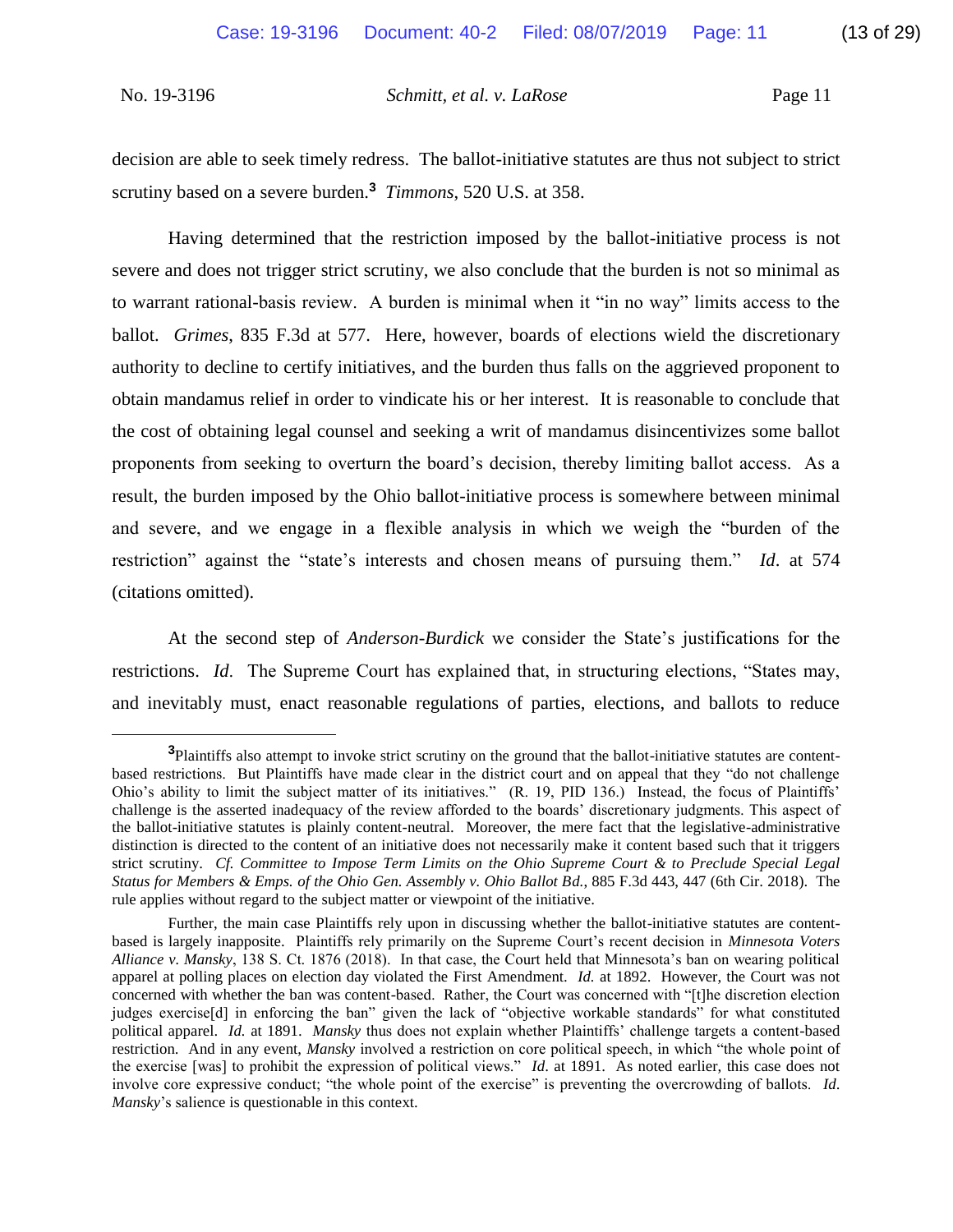election- and campaign-related disorder." *Timmons*, 520 U.S. at 358; *see also John Doe No. 1*, ("States allowing ballot initiatives have considerable leeway to protect the integrity and reliability of the initiative process.") We have previously stated that states have a strong interest in "ensuring that its elections are run fairly and honestly," as well as in "maintaining the integrity of its initiative process." *Taxpayers United for Assessment Cuts v. Austin*, 994 F.2d 291, 297 (6th Cir. 1993). Further, a state may legitimately "avoid[] overcrowded ballots" and "protect the integrity of its political processes from frivolous or fraudulent candidacies." *Jolivette v. Husted*, 694 F.3d 760, 769 (6th Cir. 2012) (quoting *Bullock v. Carter*, 405 U.S. 135, 145 (1972)). Here, Ohio's interest is in "ensur[ing] that only ballot-eligible initiatives go to the voters" because invalid on the ground that the voters exceeded their authority to enact it." (Appellant Br. at 49.) Ohio also contends it has an interest in maintaining voter confidence in the electoral process. 561 U.S. at 186 ("The State's interest in preserving the integrity of the electoral process is undoubtedly important."); *Buckley v. Am. Constitutional Law Found*., 525 U.S. 182, 191 (1999) "[k]eeping unauthorized issues off the ballot reduces the odds that an initiative is later held Plaintiffs do not dispute these interests, and we find that they are legitimate and substantial.

 At the third step of *Anderson*-*Burdick* we assess whether the State's restrictions are constitutionally valid given the strength of its proffered interests. Again, Plaintiffs do not contest that Ohio's interests in avoiding ballot overcrowding and safeguarding the integrity of the of-elections certification process is otherwise unconstitutional. Rather, they challenge the adequacy of the judicial review of such decisions. As explained above, however, because the Ohio Supreme Court recognizes a proponent's right to seek mandamus review of a board of elections' decision not to place an initiative on the ballot and the court performs what is essentially a de novo review of the legal issue whether an initiative is within the municipality's initiative power, the absence of a statutory de novo appeal of right does not impose a significant chosen method for screening ballot initiatives may not be the least restrictive means available, it initiative process justify the administrative-legislative distinction and do not argue that the boardor unjustified burden on initiative proponents' First Amendment rights. Although the State's is not unreasonable given the significance of the interests it has in regulating elections.

Plaintiffs' First Amendment challenge thus fails.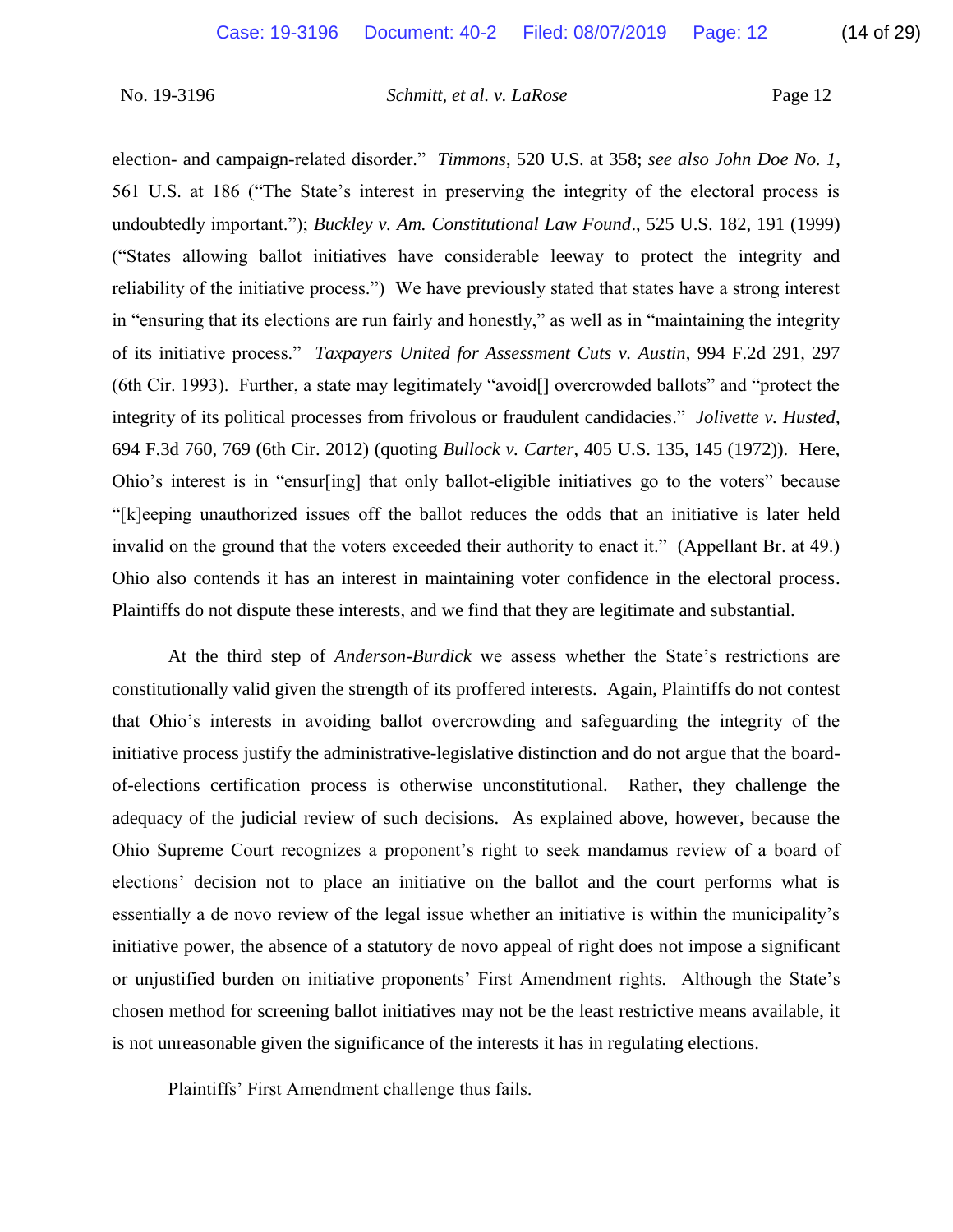We next evaluate whether the ballot-initiative statutes violate procedural due process. The Fourteenth Amendment provides, in part, that no state shall "deprive any person of life, liberty, or property, without due process of law." U.S. Const. amend. XIV § 1. To establish a claim of procedural due process, a plaintiff must show that (1) he or she had a life, liberty, or property interest protected by the Due Process Clause; (2) he or she was deprived of this protected interest; and (3) the state did not afford adequate procedural rights. *Daily Servs., LLC v. Valentino*, 756 F.3d 893, 904 (6th Cir. 2014) (citation omitted).

 process with . . . adequate review in the courts of Ohio." (R. 37, PID 291.) According to the in any manner" that would violate due process. (*Id*. at PID 290 (citing *Taxpayers United*, As noted, Plaintiffs did not raise a procedural due process claim below. Nevertheless, the district court concluded that Plaintiffs had a protected "right to participate in Ohio's initiative district court, this liberty interest derives from state law; the district court reasoned that because Ohio established a ballot-initiative process, it is constitutionally bound not to "restrict the process 994 F.2d at 295).)

 however, because it is clear that the State affords aggrieved ballot-initiative proponents adequate procedural rights through the availability of mandamus relief in the state courts. This court has previously found that state mandamus is a satisfactory post-deprivation remedy for the purposes of procedural due process. *See Kahles v. City of Cincinnati*, 704 F. App'x 501, 507 (6th Cir. 2017) ("[P]laintiffs were able to seek a writ of mandamus in the state-court system to challenge received the process to which they were due."); *Martinez v. City of Cleveland*, 700 F. App'x 521, 522–23 (6th Cir. 2017) ("Because Martinez had [state mandamus relief] available to him, no due-process violation occurred."). And although the district court held that only de novo review will suffice, due process does not mandate any particular standard of review. *See Miller v. Francis*, 269 F.3d 609, 621 (6th Cir. 2001) ("Miller does not cite, nor are we aware of, any We need not decide whether Ohio has created a constitutionally protected liberty interest, any alleged abuse of discretion on the part of the City's medical director. . . . The plaintiffs thus Supreme Court precedent vesting him with a procedural due process right to a particular standard of appellate review in the state courts.").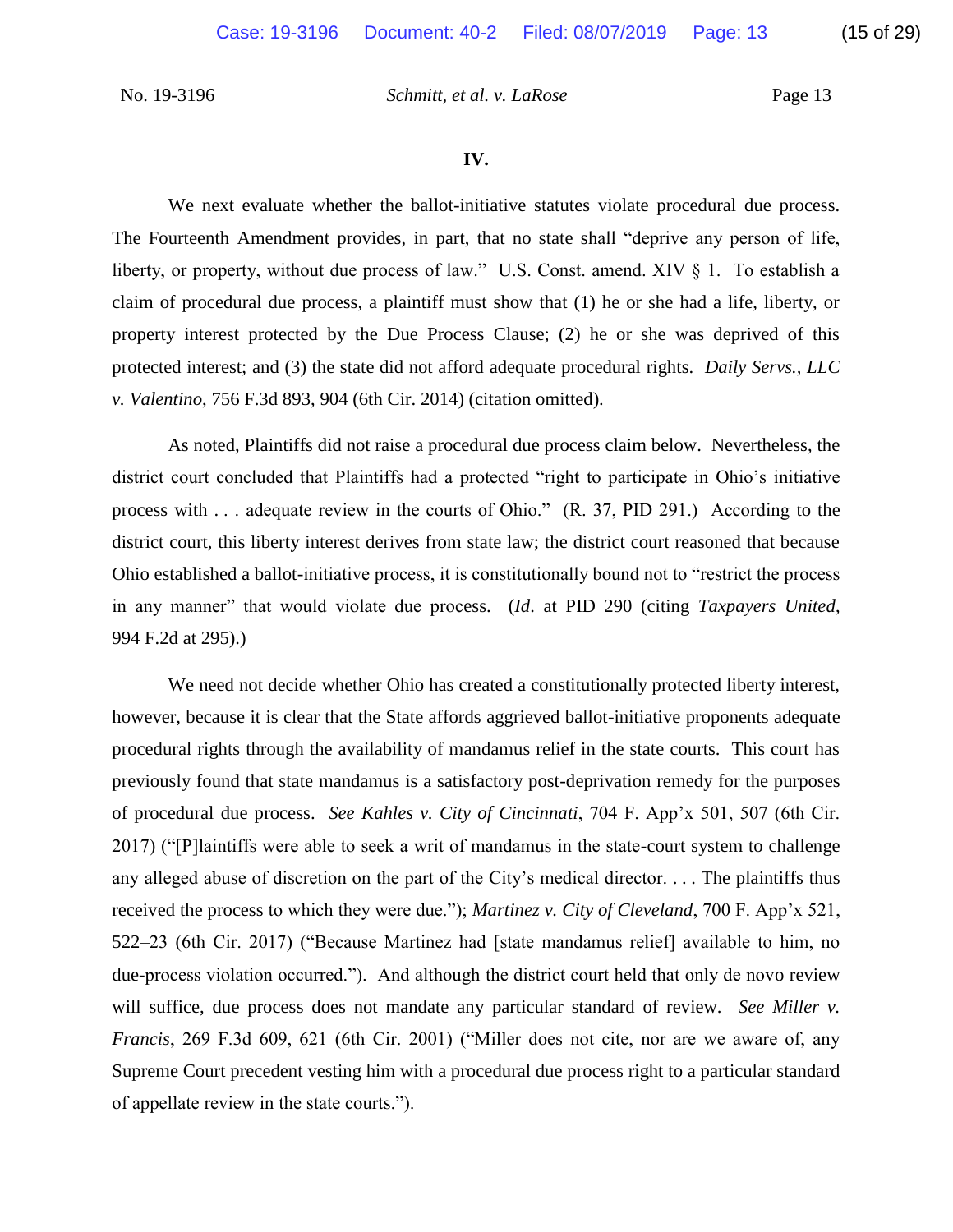Plaintiffs therefore cannot state a procedural due process claim, and the district court erred in concluding otherwise.

## **V.**

For the reasons stated above, we **REVERSE** the district court's order and **VACATE** the permanent injunction.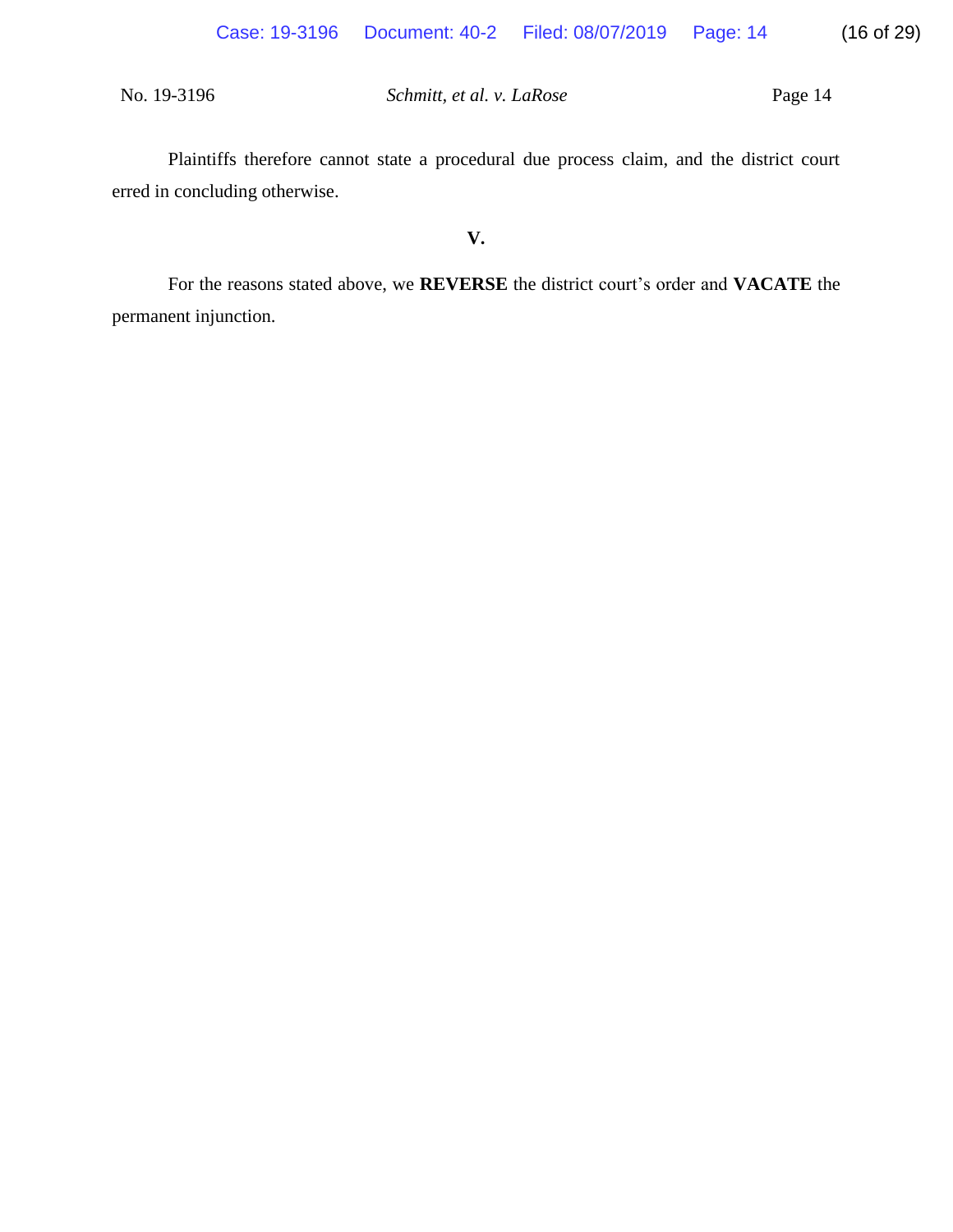$\overline{a}$ 

No. 19-3196 *Schmitt, et al. v. LaRose* Page 15

# \_\_\_\_\_\_\_\_\_\_\_\_\_\_\_\_\_\_\_\_\_\_\_\_\_\_\_\_\_\_\_\_\_\_\_\_\_\_\_\_\_\_\_\_\_\_\_\_\_\_\_\_\_

# \_\_\_\_\_\_\_\_\_\_\_\_\_\_\_\_\_\_\_\_\_\_\_\_\_\_\_\_\_\_\_\_\_\_\_\_\_\_\_\_\_\_\_\_\_\_\_\_\_\_\_\_\_ **CONCURRING IN PART AND IN THE JUDGMENT**

 I agree with the Majority that the Ohio legislative authority statutes**<sup>1</sup>** do not violate either the First Amendment as incorporated by the Fourteenth Amendment or the Due Process Clause of the Fourteenth Amendment. I join Parts I, II, and IV of the majority opinion, but, as explained below, my reasoning differs from the remainder of the Majority's analysis. It is arguable that Ohio's legislative authority statutes do not regulate "speech" within the meaning of the First Amendment at all because they concern only election mechanics. But even assuming that state- referendum laws regulate First Amendment speech, regulations of the nature at issue here do not warrant heightened scrutiny under that constitutional provision. States are free to fashion rules of election mechanics that are content-neutral and do not discriminate against any particular point of view, including rules that affect the types of matters that may be subject to popular JOHN K. BUSH, Circuit Judge, concurring in part and concurring in the judgment. initiatives, without running afoul of the First Amendment.

### **A.**

 To understand why the First Amendment either is not implicated at all or, if it is, imposes no heightened scrutiny here, we should bear in mind what the Ohio legislative authority statutes do and *do not* regulate. *Cf. John Doe No. 1 v. Reed*, 561 U.S. 186, 212 (2010) (Sotomayor, J., concurring) ("In assessing the countervailing interests at stake in this case, we must be mindful of the character of initiatives and referenda. These mechanisms of direct democracy are not compelled by the Federal Constitution. It is instead up to the people of each State, acting in their sovereign capacity, to decide whether and how to permit legislation by popular action."). First, these statutes do not regulate a citizen's ability to advocate for a proposed initiative or regulate any speech surrounding the issue on the ballot. Second, these statutes only address proposed

**<sup>&</sup>lt;sup>1</sup>I** refer to the Ohio statutes at issue, O.R.C. §§ 3501.11(K)(1)–(2), 3501.38(M)(1)(a), 3501.39(A), by using the Ohio Secretary of State's nomenclature: "Ohio's legislative authority statutes." Also, given the function these statutes serve to ensure that a proposed initiative "falls within the scope of authority to enact via initiative," Ohio Revised Code § 3501.11 $(K)(2)$ , I sometimes refer to these statutes as the "gatekeeper" provisions.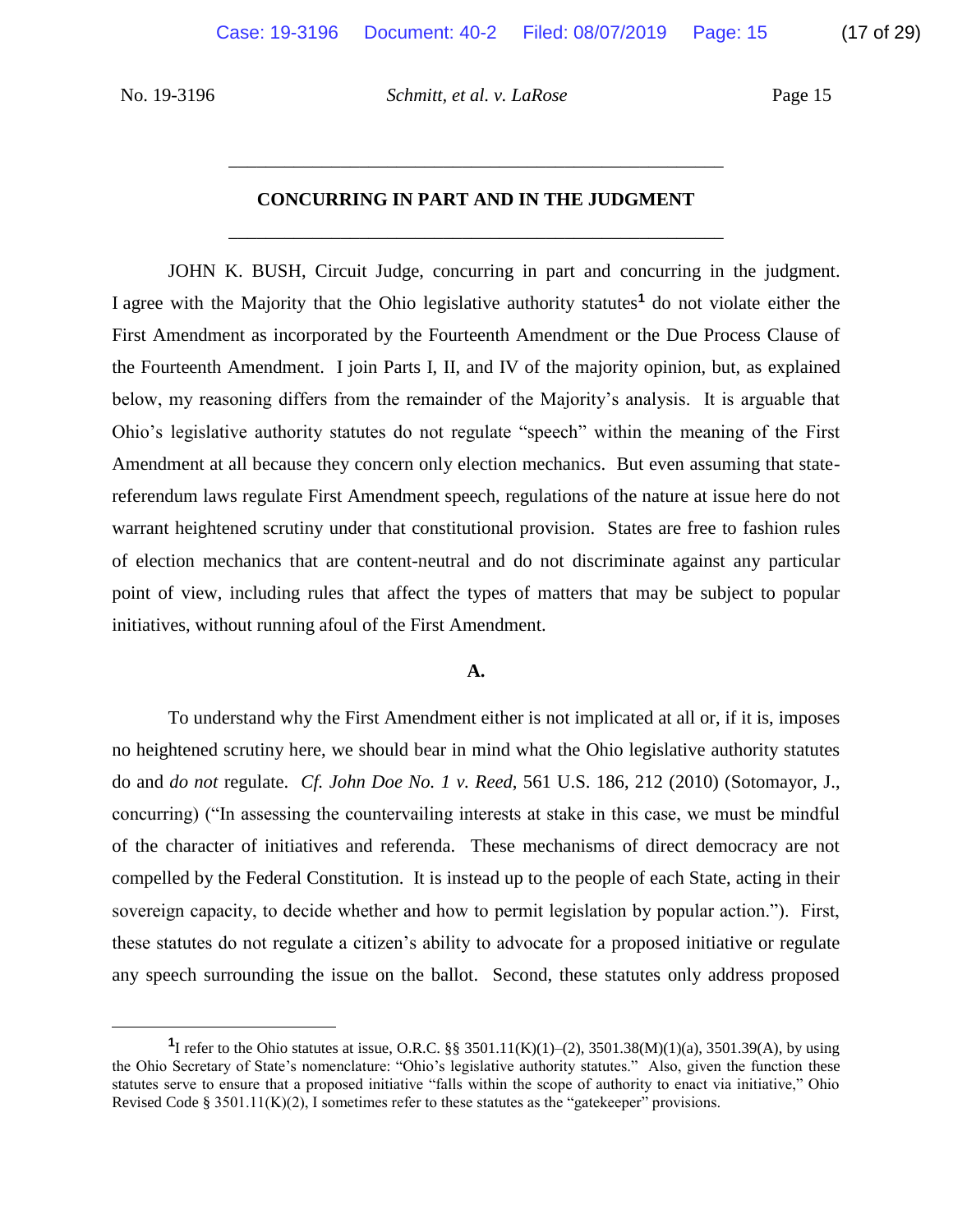initiatives. They do not regulate an individual's ability to appear on the ballot as a candidate for any position (as would a ballot-access provision).

 As such, I would characterize these gatekeeper provisions as laws regulating election mechanics. That is, these statutes ensure that certain eligibility requirements are met before an initiative is formally certified for the ballot and voted on by the people. The eligibility regulation at issue in this case is a requirement that an initiative pertain to only "legislative action," not "administrative action." *State ex rel. Ebersole v. Del. Cty. Bd. of Elections*, 20 N.E.3d 678, 684 under Ohio state constitutional law by ensuring that laws passed through popular initiatives are only legislative, as opposed to administrative, in nature. *See* Ohio Const. art. II, § 1f ("The initiative and referendum powers are hereby reserved to the people of each municipality on all questions which such municipalities may now or hereafter be authorized by law to control by  legislative action . . . ."); *State ex rel. Walker v. Husted*, 43 N.E.3d 419, 423 (Ohio 2015) (per curiam) ("Election officials serve as gatekeepers, to ensure that only those measures that actually constitute initiatives or referenda are placed on the ballot. For example, the right of referendum does not exist with respect to a measure approved by a city counsel acting in an administrative, (Ohio 2014) (per curiam). This requirement, in turn, implements separation-of-powers principles rather than legislative, capacity." (citation omitted)).

### **B.**

 if any, that are implicated by laws that regulate only the mechanics of the initiative process. The closest Supreme Court precedent is *Meyer v. Grant*, 486 U.S. 414 (1988), which found a First circulators for gathering citizens' signatures for ballot initiatives. *Id.* at 415–16. The Colorado law limited "the number of voices who will convey" the message and also the initiative supporters' "ability to make the matter the focus of statewide discussion." *Id.* at 422–23. But *Meyer* is not completely on all fours with the facts in our case. The Colorado statute in *Meyer*  targeted Coloradans' ability to advocate for initiative petitions, which amounted to regulation of The Supreme Court has not addressed the precise scope of the First Amendment interests, Amendment violation when a Colorado statute criminalized the compensation of petition political speech. The Ohio legislative authority statutes affect no such regulation.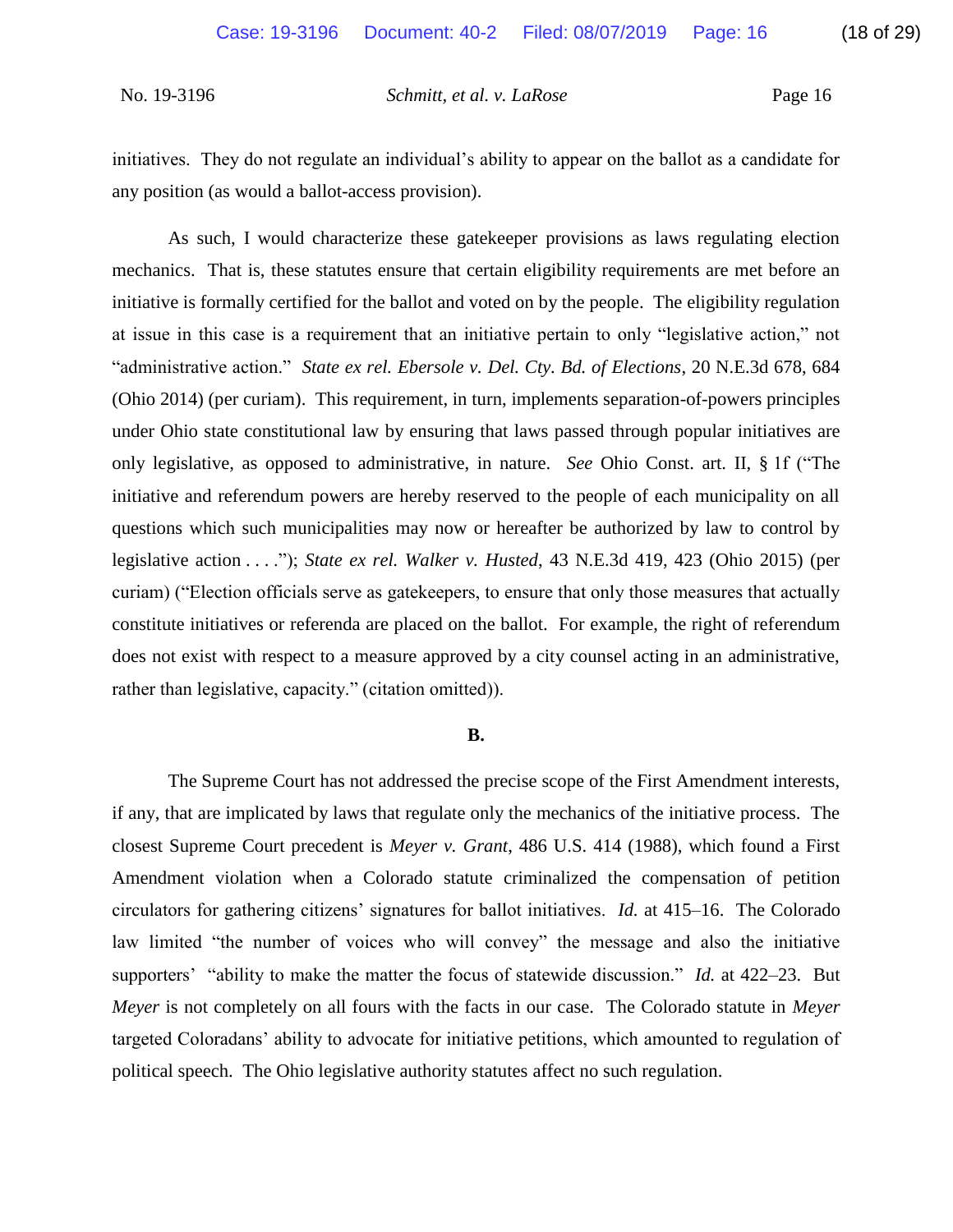Furthermore, the Court's precedents in *Anderson v. Celebrezze*, 460 U.S. 780 (1983), and address the key question raised in this case: is the First Amendment impinged upon by statutes regulating the election mechanics concerning initiative petitions? In those cases, the Court or otherwise limited a voter's ability to "write-in" candidates. *See Anderson*, 460 U.S. at 793– 95, 805–06 (holding that Ohio statute requiring independent candidates to file statements of candidacy by March to appear on November ballot was unconstitutional); *Burdick*, 504 U.S. at framework is to determine whether this burden on the associational rights of political parties is *Burdick v. Takushi*, 504 U.S. 428 (1992), though concerning election regulation, similarly do not reviewed challenges to State laws that sought to limit a candidate's ability to appear on the ballot 441–42 (holding that Hawaii's prohibition on write-in voting did not violate the challengers' freedoms of expression and association). Indeed, this circuit has generally limited the application of *Anderson* and *Burdick* to freedom-of-association challenges to ballot access laws—i.e., laws that burden candidates from appearing on the ballot. *See Libertarian Party of Ohio v. Blackwell*, 462 F.3d 579, 586 (6th Cir. 2006) ("The first step under the *Anderson/Burdick*  'severe.'" (footnote omitted)); *see also Libertarian Party of Ky. v. Grimes*, 835 F.3d 570, 572– 73, 574 (6th Cir. 2016); *Green Party of Tenn. v. Hargetti*, 767 F.3d 533, 545 (6th Cir. 2014); *cf. Ohio Council 8 Am. Fed'n of State v. Husted*, 814 F.3d 329, 334 (6th Cir. 2016).

 Here, by contrast, Appellees are not asserting that the Ohio legislative authority statutes violate their freedom-of-association rights or their right to vote. The Ohio laws at issue concern sovereign capacity to legislate directly. Thus, we should look to authorities that address the State's ability to regulate its initiative process and ensure that all requirements are met before an initiative is certified for the ballot. This brings us to the most relevant case from our circuit, the regulation of the initiative petition—i.e., the process through which the people act in their *Taxpayers United for Assessment Cuts v. Austin*, 994 F.2d 291 (6th Cir. 1993).

 petition have a certain number of valid signatures from registered voters before the initiative could appear on the ballot. 994 F.2d at 293. The challengers of that statute argued that "they after the Michigan Board reviewed the challengers' initiative petition and concluded that the In *Taxpayers United*, this court reviewed a Michigan statute requiring that each initiative had been denied their right to vote and their rights to assemble and to engage in political speech,"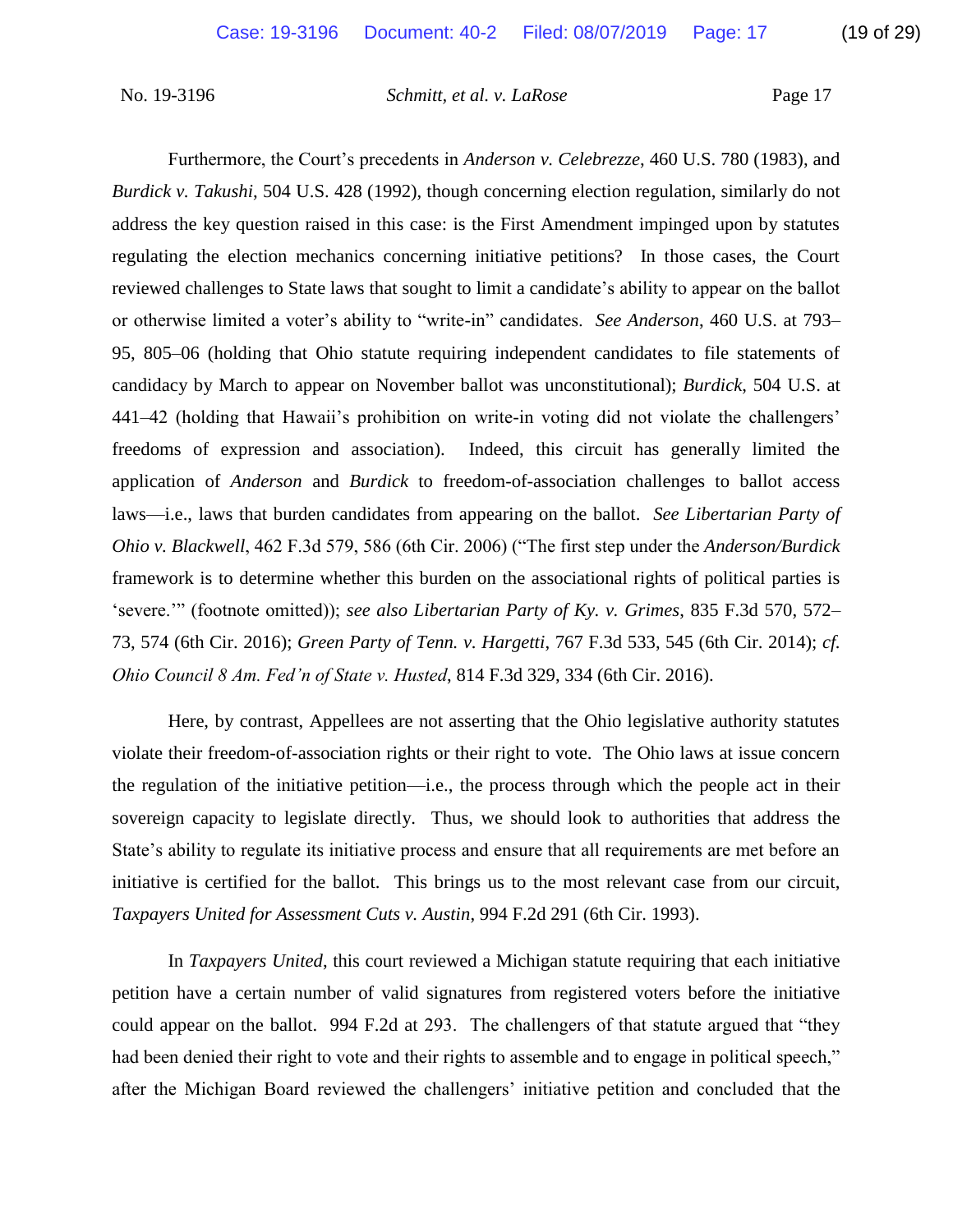"impinged" by the statute. *Id.* at 297. The *Taxpayers United* court reasoned that "[b]ecause the right to initiate legislation is a wholly state-created right, we believe that the state may constitutionally place nondiscriminatory, content-neutral limitations on the plaintiff's ability to initiate legislation." *Id.* at 297. challengers failed to obtain the requisite number of signatures. *Id.* at 294. This court held that the challengers' First Amendment free speech rights and political association rights were not

 Our court noted that, "although the Constitution does not require a state to create an initiative procedure, if it creates such a procedure, the state cannot place restrictions on its use that violate the federal Constitution." *Id.* at 295; *see also Meyer*, 486 U.S. at 424. But, because determined that "it is constitutionally permissible for Michigan to condition the use of its initiative procedure on compliance with content-neutral, nondiscriminatory regulations that procedure." *Taxpayers United*, 994 F.2d at 297. In short, the Michigan statute did not trigger Michigan's regulation did not regulate the challengers' speech on the basis of content, we are . . . reasonably related to the purpose of administering an honest and fair initiative heightened scrutiny under the First Amendment and survived rational-basis review. *See id.* 

 In reaching this conclusion, the *Taxpayers United* court made a critical observation about the Michigan statute—that it did "not restrict the means that the plaintiffs can use to advocate their proposal." *Id.* Had Michigan's statute been directed toward the challengers' ability to advocate for their initiative, the statute would have failed strict-scrutiny review under the the federal Constitution if it unduly restricts the First Amendment rights of its citizens who support the initiative." *Id.* But because the Michigan statute at issue in *Taxpayers United* dealt "with methods used to validate and invalidate signatures of voters to an initiative petition," that law was not like the statute in *Meyer*, which "dealt with a limitation on communication with voters." *Taxpayers United*, 994 F.2d at 295. For its reasoning, this court did not address whether the Michigan statute regulated First Amendment speech. *See id.* at 293–94, 296–97. Instead, the court assumed that it did but nonetheless upheld the law under rational-basis review. Instead, the court assumed that it did but nonetheless upheld the law under rational-basis review. *See id.* at 296–97. Thus, under *Taxpayers United*, statutes that, in a content-neutral and Supreme Court's precedent in *Meyer*. *See Taxpayers United*, 994 F.2d at 295. As this court explained, "the principle stated in *Meyer* is that a state that adopts an initiative procedure violates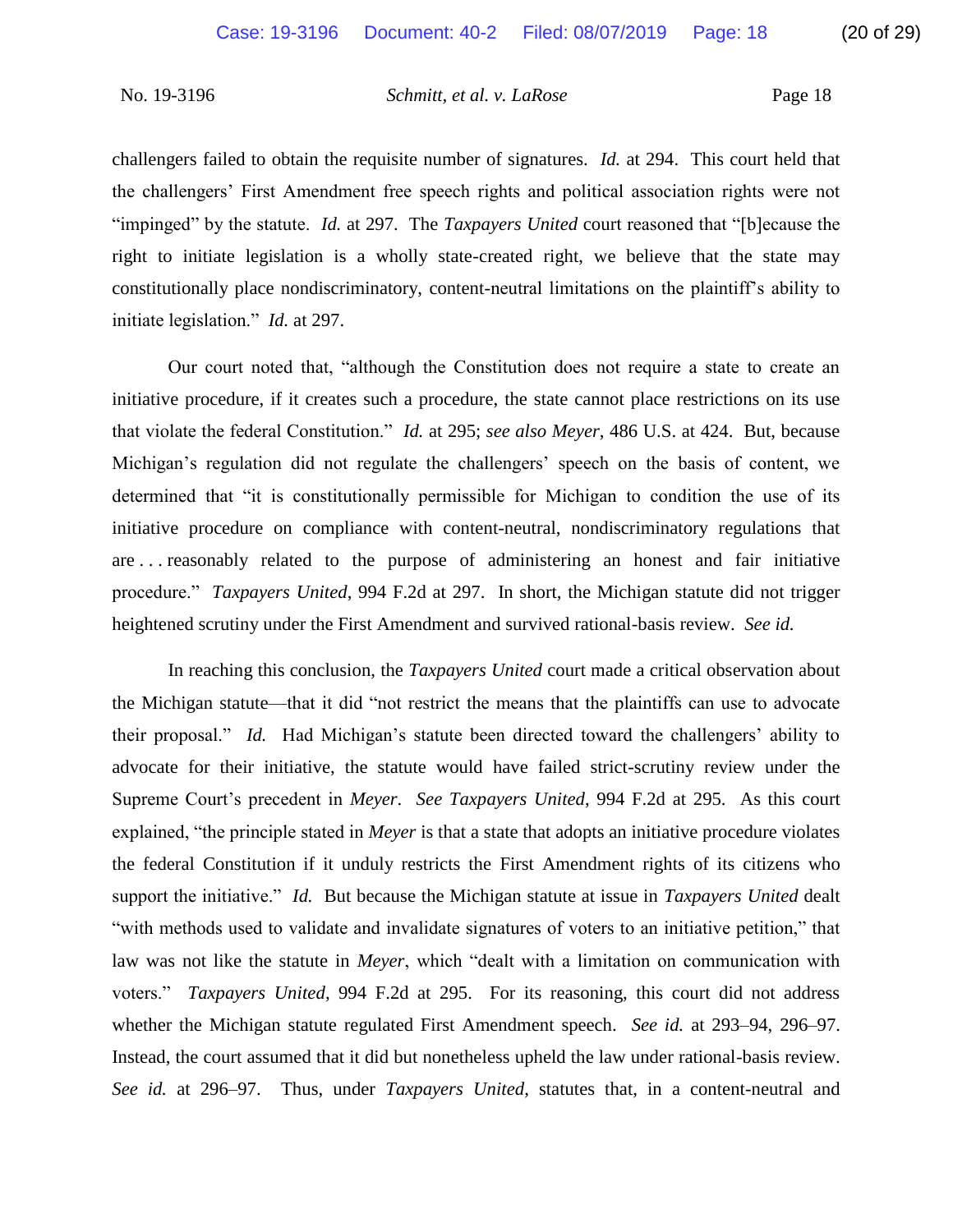non-discriminatory fashion, implement and ensure compliance with the eligibility requirements for citizen initiative petitions are subject, at most, to only rational-basis review under the First  Amendment. *See Buckley v. Am. Constitutional Law Found., Inc.*, 525 U.S. 182, 192 (1999) (citing *Taxpayers United* favorably for its holding).

 Consistent with *Taxpayers United*, this court in *Committee to Impose Term Limits on the Ohio Supreme Court & to Preclude Special Legal Status for Members & Employees of the Ohio*  446. Under that rule, an initiative petition may only contain "one proposed law or constitutional amendment." *Id.* at 445. The challengers asserted that the provision violated the First Amendment because it was a content-based speech restriction. *Id.* at 446–47. Relying on *Reed*  single-subject rule is not content based," because it "applies to all initiative petitions, no matter the topic discussed or idea or message expressed." *Ohio Ballot Board*, 885 F.3d at 447. Once regulated First Amendment speech. *See Ohio Ballot Board*, 885 F.3d at 445–46. Instead, the *General Assembly v. Ohio Ballot Board*, 885 F.3d 443 (6th Cir. 2018) (hereinafter *Ohio Ballot Board*) upheld the constitutionality of Ohio's single-subject rule. *Ohio Ballot Board*, 885 F.3d at *v. Town of Gilbert*, 135 S. Ct. 2218 (2015), the *Ohio Ballot Board* court concluded that "Ohio's again, just as in *Taxpayers United*, this court did not address whether an election-mechanics law court assumed the First Amendment was implicated and upheld the single-subject requirement applying rational-basis review.

### **C.**

 *Taxpayers United* and *Ohio Ballot Board* align with decisions of the majority of other circuits that have addressed statutes relating to the regulation of election mechanics. These circuits have similarly concluded that non-discriminatory referendum regulations are, at most, subject to rational-basis review. *See Molinari v. Bloomberg*, 564 F.3d 587 (2d Cir. 2009) (holding referendum statutes are only subject to rational-basis review); *Initiative & Referendum Inst. v. Walker*, 450 F.3d 1082 (10th Cir. 2006) (en banc) (same); *Marijuana Policy Project v.*  Cir. 1997) (same). *But see Angle v. Miller*, 673 F.3d 1122 (9th Cir. 2012) (holding referendum regulations imposing subject-matter restrictions are subject to heightened scrutiny); *Wirzburger United States*, 304 F.3d 82 (D.C. Cir. 2002) (same); *Dobrovolny v. Moore*, 126 F.3d 1111 (8th *v. Galvin*, 412 F.3d 271 (1st Cir. 2005) (same).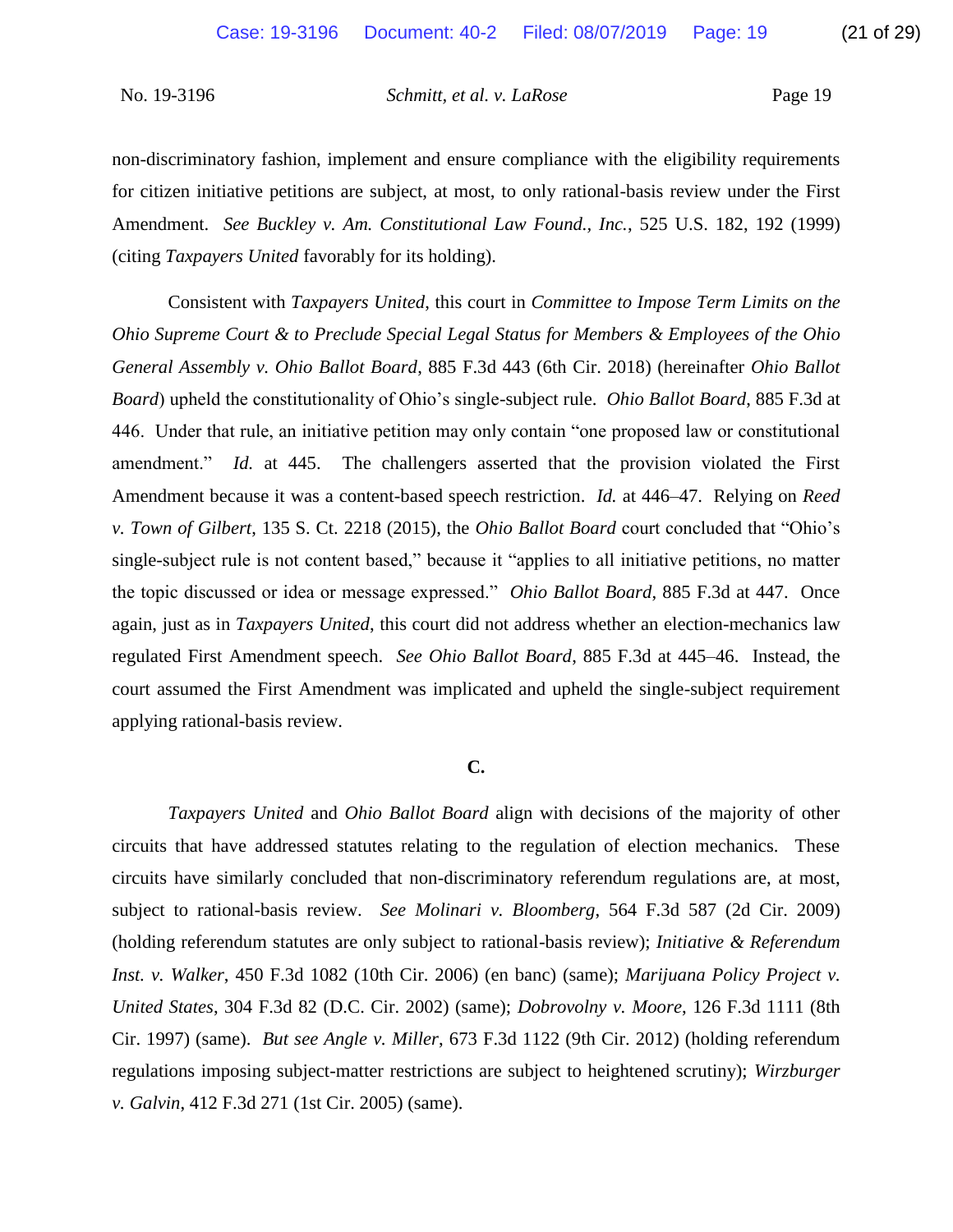regulate "speech" under the First Amendment. The Tenth Circuit indicated that the First Amendment may not be triggered by citizen-initiative regulations and, if it is, such regulations are subject to only lower scrutiny. In *Walker*, the election-mechanics law at issue was a Utah or prohibit the taking of wildlife . . . shall be adopted upon approval of two-thirds of those voting." 450 F.3d at 1086 (quoting Utah Const. art. VI,  $\S$  1(2)(a)(ii)). The Tenth Circuit held that the constitutional provision did not infringe upon the challengers' First Amendment rights because they were not implicated by laws of this nature. *Id.* at 1085. In reviewing whether the Utah provision was subject to heightened scrutiny, the *Walker* court defined a key distinction constitutionally permissible and those that were not: "The distinction is between laws that regulate or restrict the communicative conduct of persons advocating a position in a referendum, In *Walker*, the Tenth Circuit, sitting en banc, addressed a fundamental question that *Taxpayers United* and *Ohio Ballot Board* did not answer: whether election-mechanics laws ever constitutional provision that imposed a requirement that any "legislation initiated to allow, limit, (just as this court did in *Taxpayers United*) between the types of election laws that were which warrant strict scrutiny, and laws that determine the process by which legislation is enacted, which do not." *Walker*, 450 F.3d at 1099–1100.

 The *Walker* court reasoned that the First Amendment is not a vehicle for challenging regulations of the process that must be followed for legislation or popular initiatives to be enacted or adopted into law:

 makes some political outcomes less likely than others—and thereby discourages Constitutions and rules of procedure routinely make legislation, and thus advocacy, on certain subjects more difficult by requiring a supermajority vote to enact bills on certain subjects. Those who propose, for example, to impeach an official, override a veto, expel a member of the legislature, or ratify a treaty might have to convince two-thirds of the members of one or both houses to vote bewildering array of specific categories of legislation, [collecting specific examples]. These provisions presumably have the "inevitable effect" of reducing the total "quantum of speech" by discouraging advocates of nuclear power plants, legislation or initiatives embodying their views. Yet if it violates the First Amendment to remove certain issues from the vicissitudes of ordinary democratic Under the Plaintiffs' theory, every structural feature of government that some speakers from engaging in protected speech—violates the First Amendment. accordingly. State constitutions attach supermajority requirements to a general banking laws, or unauthorized state flags from bothering to seek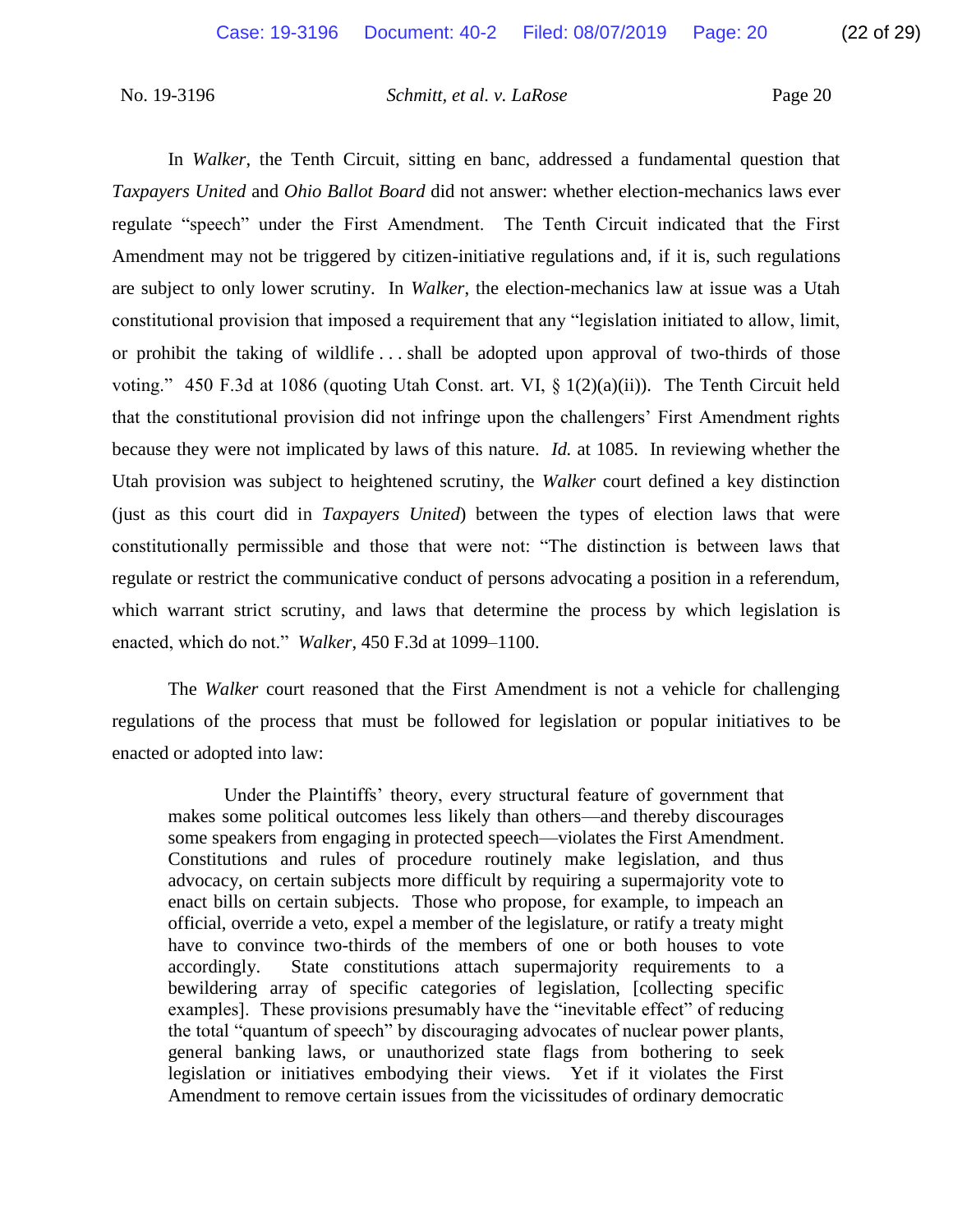theory would have the ironic effect of rendering the relief they seek in this litigation unconstitutional under the First Amendment: if it is unconstitutional to amend the Utah constitution to require a supermajority to approve a wildlife initiative, those who favor such an amendment would be less likely to engage in politics, constitutions themselves are unconstitutional. Indeed, the Plaintiffs' advocacy in its favor.

 No doubt the Plaintiffs are sincere in their many sworn statements that they find the heightened threshold for wildlife initiatives dispiriting, and feel "marginalized" or "silenced" in the wake of Proposition 5. Their constitutional claim begins, however, from a basic misunderstanding. The First Amendment ensures that all points of view may be heard; it does not ensure that all points of view are equally likely to prevail.

 provision at issue even though, on its face, the law concerned subject-matter limitations relating to the referendum process. *See id.* at 1103. The Tenth Circuit indicated that the election- mechanics provision did not fall within the purview of the First Amendment because it did not regulate speech within the meaning of that constitutional guarantee. *See id.* at 1101, 1103; *see*  chilled because New York State law puts referenda and City Council legislation on equal footing, permitting the latter to supersede the former (and *vice versa*). As such, like in [*Walker*,] there is no restriction on plaintiffs' speech."). The Tenth Circuit held that rational-basis review 450 F.3d at 1100–01. Based on this reasoning, the Tenth Circuit upheld the election-mechanics *also Molinari*, 564 F.3d at 600–01 ("[P]laintiffs here claim that their First Amendment rights are was the highest level of constitutional scrutiny that was warranted and upheld the Utah constitutional provision on this basis. *See Walker*, 450 F.3d at 1104–05.

### **D.**

 In reaching its holding, the Tenth Circuit rejected the reasoning of the First Circuit in impermissibly burdened by a statute placing subject-matter limitations on popular initiatives. *See* 412 F.3d at 278–79. In *Wirzburger*, the First Circuit reviewed a challenge to provisions of the Massachusetts constitution that prohibited initiatives on two subjects: those calling for "public financial support for private primary or secondary schools," and those "relate[d] to religion, religious practices or religious institutions." *Id.* at 274–75 (quoting Mass. Const. art. 18; *id.* art. 48, pt. 2, § 2). The *Wirzburger* court declined to apply strict scrutiny because the *Wirzburger*, which recognized that an individual's First Amendment rights could be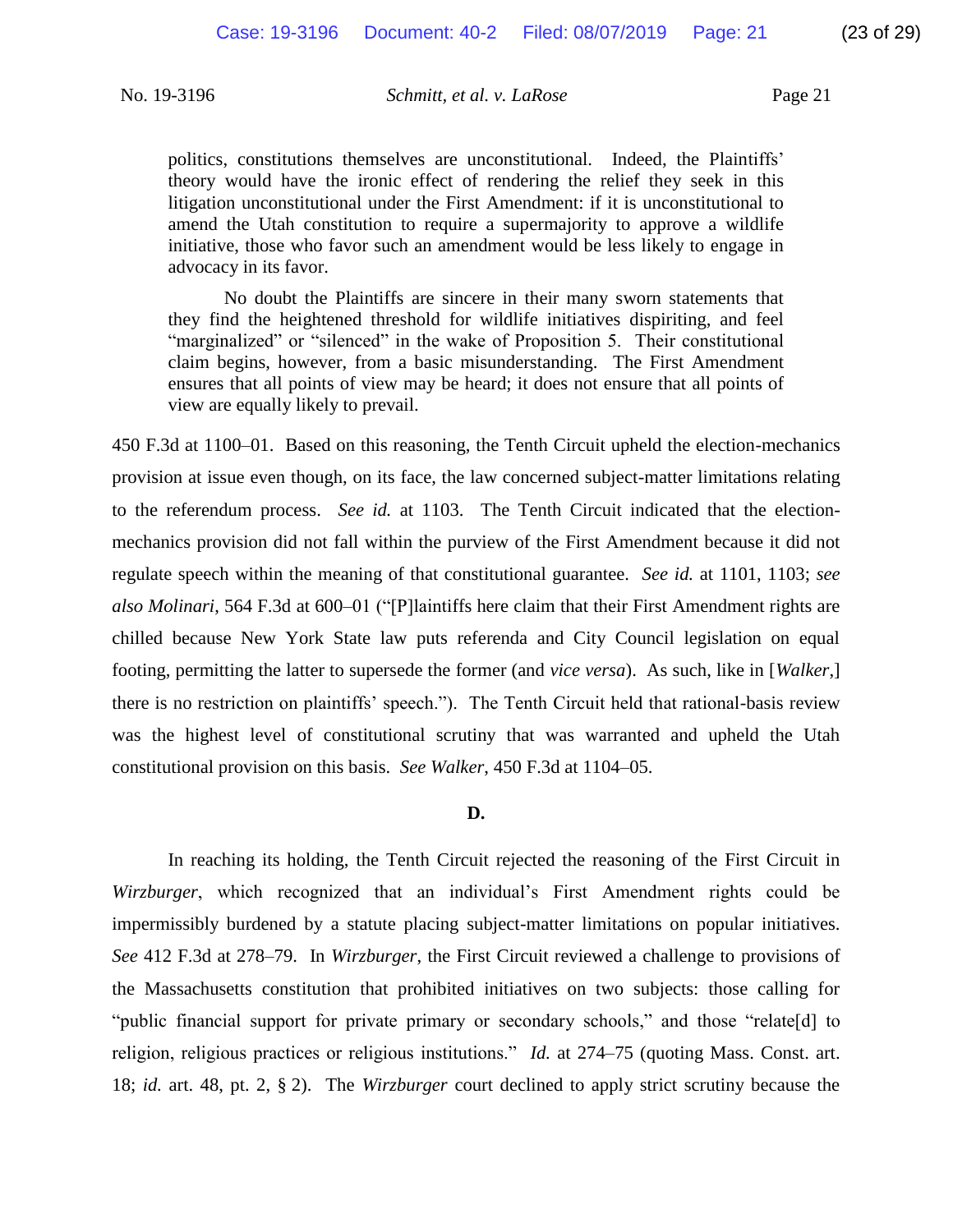$\overline{a}$ 

No. 19-3196 *Schmitt, et al. v. LaRose* Page 22

 constitutional provision governing the initiative process was not "a direct restriction on the communicative aspect of the political process." *Id.* at 277. The First Circuit observed that even constitutional amendments about certain subjects by initiative," the speech restriction caused by the state constitution "is no more than an unintended side-effect." *Id.* The *Wirzburger* court, however, declined to apply the lowest level of scrutiny, instead applying intermediate scrutiny pursuant to *United States v. O'Brien*, 391 U.S. 367 (1968), because the regulation bore on the initiative process, which "manifest[ed] elements of protected expression." *See Wirzburger*, though the subject-matter exclusions "aim at preventing the *act* of generating laws and 412 F.3d at 278.

 substantial interest in maintaining the proper balance between promoting free exercise and preventing state establishment of religion" and "in restricting the means by which these fundamental rights can be changed." *Id.* at 279. The First Circuit concluded that because "the exclusions aim at preventing certain uses of the initiative process, not at stemming expression," the law did not concern the suppression of expression or speech. *Id.* Because the court could "see no other way in which Massachusetts could achieve its interest in safeguarding these Applying the *O'Brien* test,**<sup>2</sup>** the First Circuit concluded that Massachusetts had "a fundamental freedoms in its Constitution from popular initiative," it found that the "restriction on speech is no more than is essential" and thus did not violate the First Amendment. *Id.* 

 In *Walker*, however, the Tenth Circuit took issue with the First Circuit's application of was not even implicated by referendum regulations of the type at issue. *See Walker*, 450 F.3d at 1104. Additionally, the *Walker* court noted that it would be wholly inappropriate to strike down an election-mechanics law under intermediate or strict scrutiny because it "would be an especially egregious interference with the authority of 'We the People' to adopt constitutional provisions governing the legislative or initiative process." *See id.* at 1103. As the Tenth Circuit heightened scrutiny in *Wirzburger*. First, the Tenth Circuit suggested that the First Amendment

 **<sup>2</sup>**Under *O'Brien*, a regulation must satisfy the following four elements to be constitutional: (1) the regulation "is within the constitutional power of Government;" (2) "it furthers an important or governmental interest;" (3) "the governmental interest is unrelated to the suppression of free expression;" and (4) "the incidental restriction on alleged First Amendment freedoms is no greater than is essential to the furtherance of that interest." 391 U.S. at 377.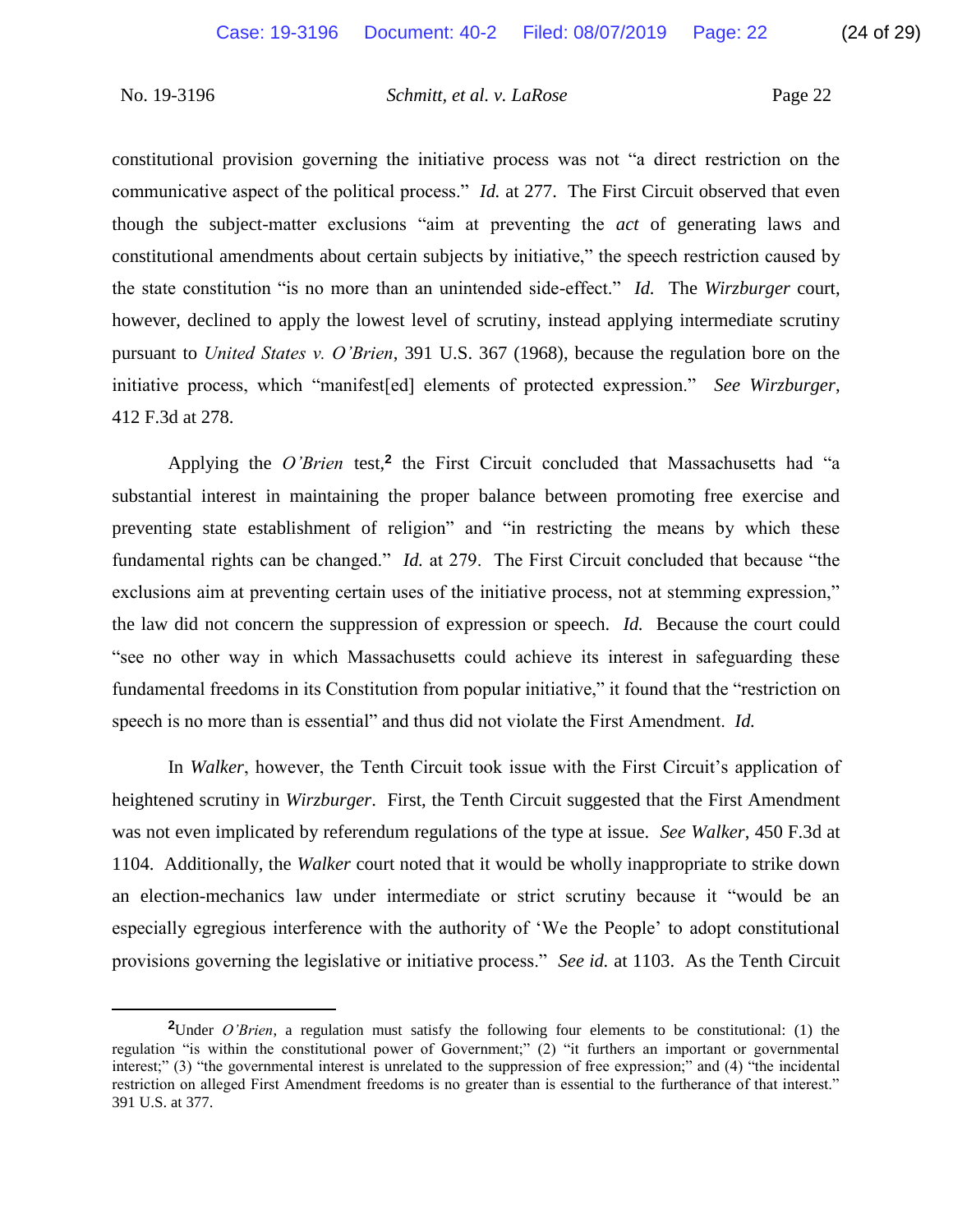reasoned, heightened scrutiny would be problematic, as it could imagine few tasks "less appropriate for federal courts than deciding which state constitutional limitations serve 'important governmental interests' and which do not. . . . Under our form of government, the should be insulated from democratic change." *Id.*  people and their representatives, and not judges, assume the task of determining which subjects

### **E.**

 I find the *Walker* court's reasoning to be persuasive and another way to explain this not involve an election-mechanics regulation that concerned subject-matter limitations for court's holdings in *Taxpayers United* and *Ohio Ballot Board*. To be sure, our prior precedent did popular initiatives as in *Walker*. But, as *Walker* indicates, the First Amendment simply is not implicated by structural requirements for the adoption of such laws, and this conclusion aligns with our circuit's prior holdings.

 I share the Tenth Circuit's concern that we, as judges, are ill-suited to determine whether or not a state advances an important governmental interest by limiting the subject-matter of its initiative petitions. Here, the people of Ohio and their elected representatives, through their state constitution and statutes, have determined that only "legislative actions" are within the municipal power and thus, that the subject of any initiative must be a legislative, rather than an administrative, matter. We are in no position to second-guess this rule. Just as the Tenth Circuit feared to tread into whether Utah's subject-matter limitations relating to the wildlife initiatives served an important governmental interest, so too are we ill-suited to address the importance of the state separation-of-powers principles implemented by Ohio through its legislative authority requirement for popular referenda.

 Furthermore, this case is similar to *Walker*, *Taxpayers United*, and *Ohio Ballot Board* in against any particular point of view. In *Walker*, the law imposed a two-thirds approval of voters as to *any* law that pertained to the taking of wildlife, regardless of whether it was for or against that there is no contention here that the election-mechanics regulation at issue discriminates such practice. *See* 450 F.3d at 1087. Similarly, in *Taxpayers United*, there was no discrimination against any viewpoint by the requirement of a requisite number of registered voter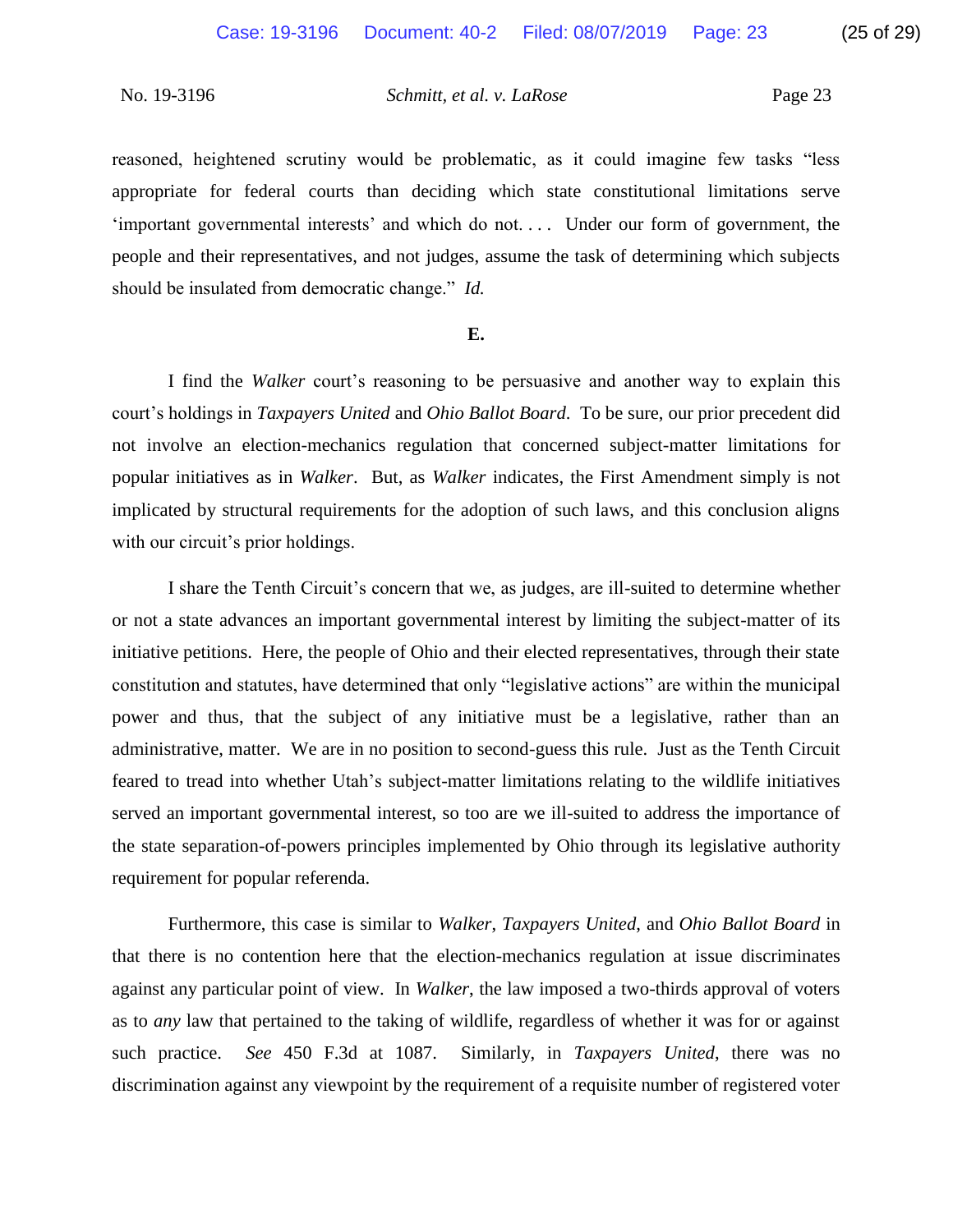signatures for an initiative to be placed on the ballot. *See* 994 F.2d at 297. And in *Ohio Ballot Board*, the single-subject rule applied to all initiatives, regardless of their subject matter. 885 F.3d at 447–48. Likewise, here, the legislative authority statutes apply equally to all referenda, without regard to their subject matter.**<sup>3</sup>**

 Thus, based on the logic of *Walker*, I question whether that the election-mechanics statutes at issue are even within the purview of the First Amendment. However, even assuming that they are, these statutes are constitutional under the rational-basis review applied in *Taxpayers United* and *Ohio Ballot Board*. Accordingly, there is no merit to Appellees' assertion that the legislative authority statutes are an unconstitutional prior restraint, given that Ohio either is not restraining any constitutionally protected speech or that, if it is, the restraint is nonetheless valid under rational-basis scrutiny. As I explain below, these provisions survive rational-basis review because they are content-neutral and non-discriminatory.

### **F.**

 rational-basis review because they are "nondiscriminatory, content-neutral limitations on the [Appellees'] ability to initiate legislation." 994 F.2d at 297. Indeed, consonant with Supreme Court precedent, the Ohio statutes at issue can be justified without reference to the content of the "Government regulation of speech is content based if a law applies to particular speech because of the topic discussed or the idea or message expressed." "Statutes that are not content based on Consistent with this court's holding in *Taxpayers United*, the Ohio statutes satisfy regulation. In *Reed v. Town of Gilbert*, 135 S. Ct. 2218, 2227 (2015), the Court explained that

 $\overline{a}$ 

 **<sup>3</sup>**In *Angle*, the Ninth Circuit also applied heightened scrutiny to a Nevada election-mechanics law, but one that, unlike the Utah statute in *Walker*, did not pertain to a subject-matter restriction. *See Angle*, 673 F.3d at 1126– 27, 1133–34. The Ninth Circuit reviewed whether Nevada's constitutional requirement that initiative proponents "must obtain signatures from a number of registered votes equal to 10 percent of the votes cast in the previous general election" in each congressional district to have the initiative placed on the ballot violated the First Amendment. 673 F.3d at 1126. The Ninth Circuit rejected the plaintiffs' assertion that the rule imposed a "severe burden on communication between circulators and voters," *id.* at 1133, but nonetheless applied intermediate scrutiny to the Nevada law because it had the potential, though minimal, to "reduc[e] the total quantum of speech on a public issue," *id.* (alteration in original) (quoting *Meyer*, 486 U.S. at 423). The Ninth Circuit's application of heightened scrutiny to election-mechanics laws is inconsistent with the Sixth Circuit precedent discussed above. The Ninth Circuit's logic also is troubling because, as the Ohio Secretary of State notes, it would call into question "all subject matter restrictions on what Congress or state legislatures may legislate about" because "such restrictions make it harder for those subjects to become 'the focus of' national or 'statewide discussion.'" Appellant Br. at 38–39 (quoting *Angle*, 673 F.3d at 1126).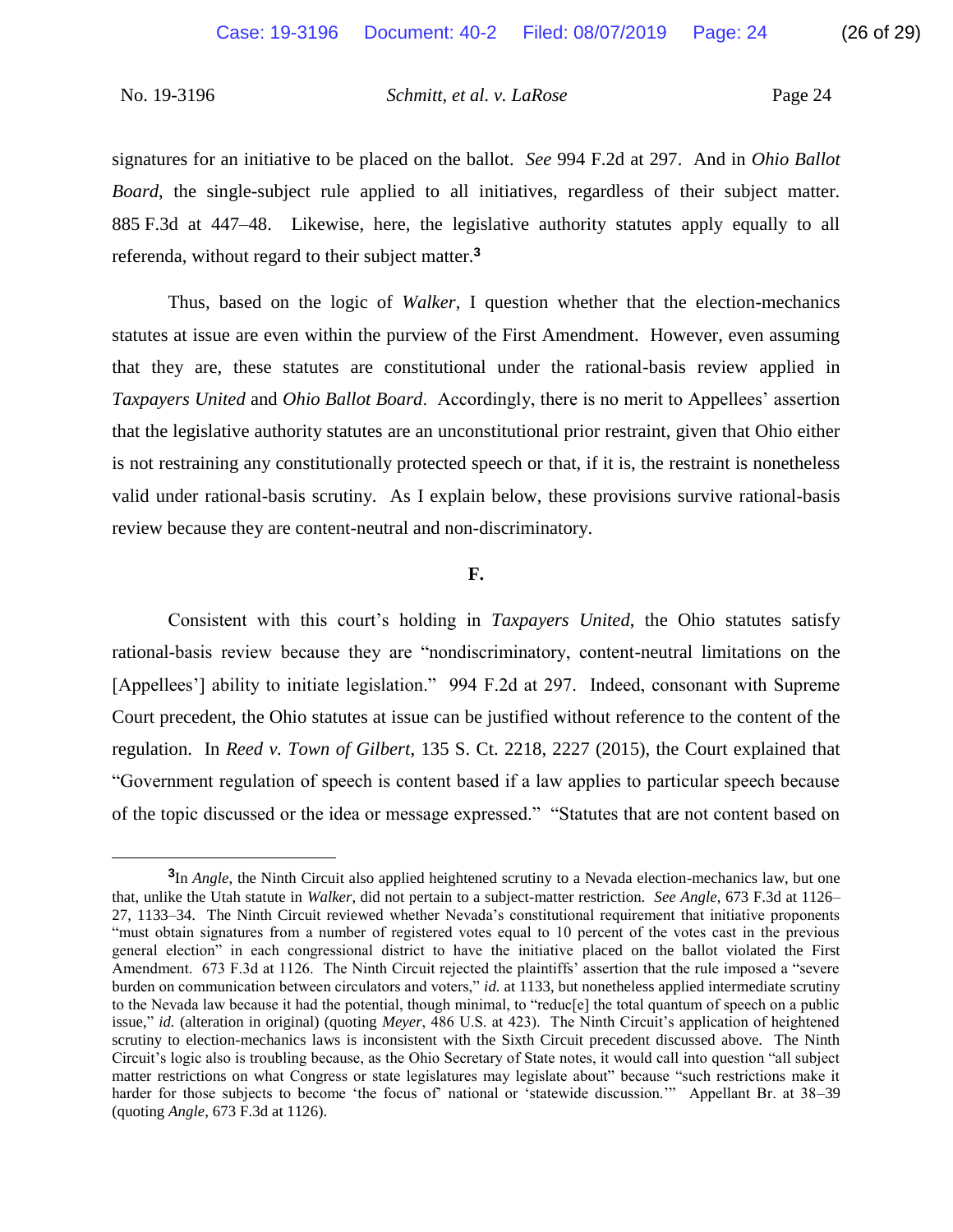their face may still be considered content based if they 'cannot be justified without reference to the content of the regulated speech' or 'were adopted by the government because of disagreement with the message the speech conveys.'" *Ohio Ballot Board*, 885 F.3d at 447 (quoting *Reed*, 135 S. Ct. at 2227).

 The Ohio legislative authority statutes easily clear this threshold because, by their very terms, they apply to each petition submitted for review. *See, e.g.*, O.R.C. § 3501.38(M)(1)(a) ("Upon receiving an initiative petition . . . concerning a ballot issue that is to be submitted to the electors of a county or municipal political subdivision, the board of elections shall examine the petition to determine: Whether the petition falls within the scope of a municipal political reference to the content of the initiative petition, because, as explained by the Secretary, "[t]he challenged portion of the [laws] channel ballot-access decisions to county boards and then mandamus proceedings that ensure that the State can quickly and efficiently promote its legitimate interests in screening out ineligible administrative actions and simplifying the ballot." subdivision's authority to enact via initiative . . . ."). Moreover, the laws can be justified without Reply Br. at 24.

 It is true that the contents of the proposed initiative dictate its fate in one limited sense. municipal power or is an administrative matter, then the proposed initiative will not be certified. By contrast, proposed initiatives that are within the municipal power and are legislative, assuming all other conditions are met, are certified to appear on the ballot. But despite the different treatment that proposed initiatives receive depending upon their legislative or administrative nature, Ohio's legislative authority statutes are nonetheless content-neutral for purposes of the First Amendment because (1) their application does not depend on "the topic discussed or the idea or message expressed," (2) they can "be justified without reference to the content of the regulated speech," and (3) they were not "adopted . . . because of disagreement with the message . . . convey[ed]." *Reed*, 135 S. Ct. at 2227; *Ohio Ballot Board*, 885 F.3d at legislative authority statutes do not regulate on the topic of marijuana possession in particular or *See* O.R.C. §§ 3501.38(M)(1)(a), 3501.39. Under the statutes, if the reviewer, either the Board of Elections or the Ohio Secretary of State, finds that the proposed initiative is outside the 447. To put the point more concretely, based on the initiative that gave rise to this case, the Ohio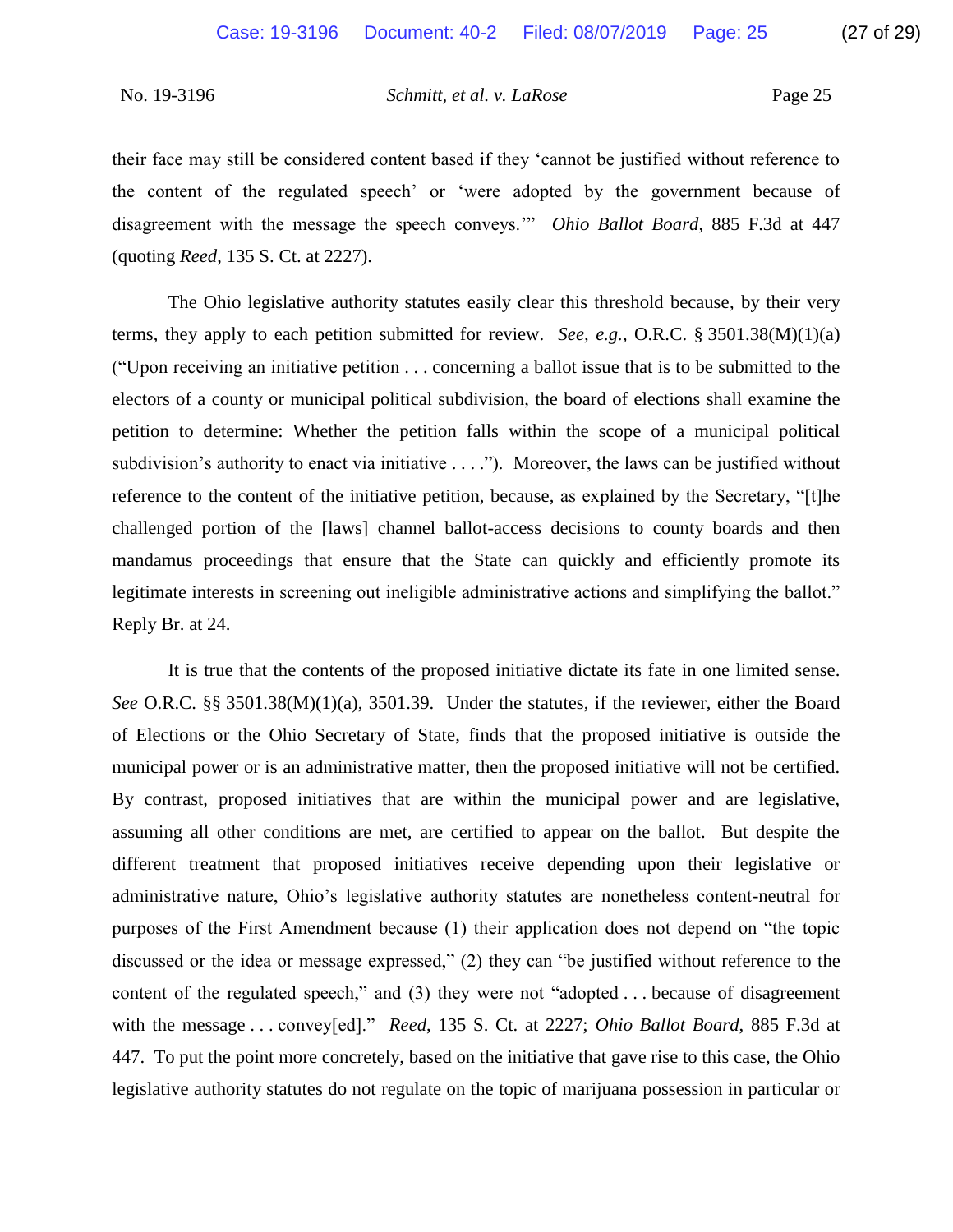operate to restrict any viewpoint, idea, or message on that topic. Rather, they simply regulate the manner in which *any* topic concerning *any* viewpoint, idea, or message may be presented to the voters for approval via the initiative process. Such regulation, though it involves analysis of the  text of the initiative, is nonetheless content-neutral under the First Amendment. *See Taxpayers United*, 994 F.2d at 295 (holding Michigan Board's review of the contents of the petition signatures to determine whether they were valid and from registered voters was content-neutral and did not violate the First Amendment).

 In light of this conclusion, whether the Ohio legislative authority statutes survive review turns on the neutral application of the statutes by the Board and the Secretary—that is, are they applied in a discriminatory or non-discriminatory manner? Had Appellees presented evidence that the Board of Elections treated their initiatives differently because of their position regarding marijuana advocacy, then their claims might have had some merit. But, in the absence of that the Board applied the gatekeeper provisions in a content-neutral and non-discriminatory way and therefore in compliance with the First Amendment. Although the Board may make mistakes in reviewing petitions and determine that otherwise certifiable initiatives are administrative (as Ohio's legislative statutes are discriminatory as to any point of view. Instead, it is a steadfast right to seek a writ of mandamus in the Ohio Supreme Court. And thus, Ohio's legislative evidence that the legislative authority statutes were applied in a discriminatory manner, it follows the Secretary acknowledged happened here, Oral Arg. at 38:02–07), that does not mean that reminder that humans make errors and likely is the reason why Ohio provides petitioners the authority statutes are nondiscriminatory.

 Because "it is constitutionally permissible for [Ohio] to condition the use of its initiative reasonably related to the purpose of administering an honest and fair procedure," the Appellees' "First Amendment claim is without merit." *Taxpayers United*, 994 F.2d at 297. For these reasons, therefore, I concur in the judgment of the Majority that the Ohio legislative authority procedure on compliance with content-neutral, nondiscriminatory regulations that are, as here, statutes do not violate the First Amendment.